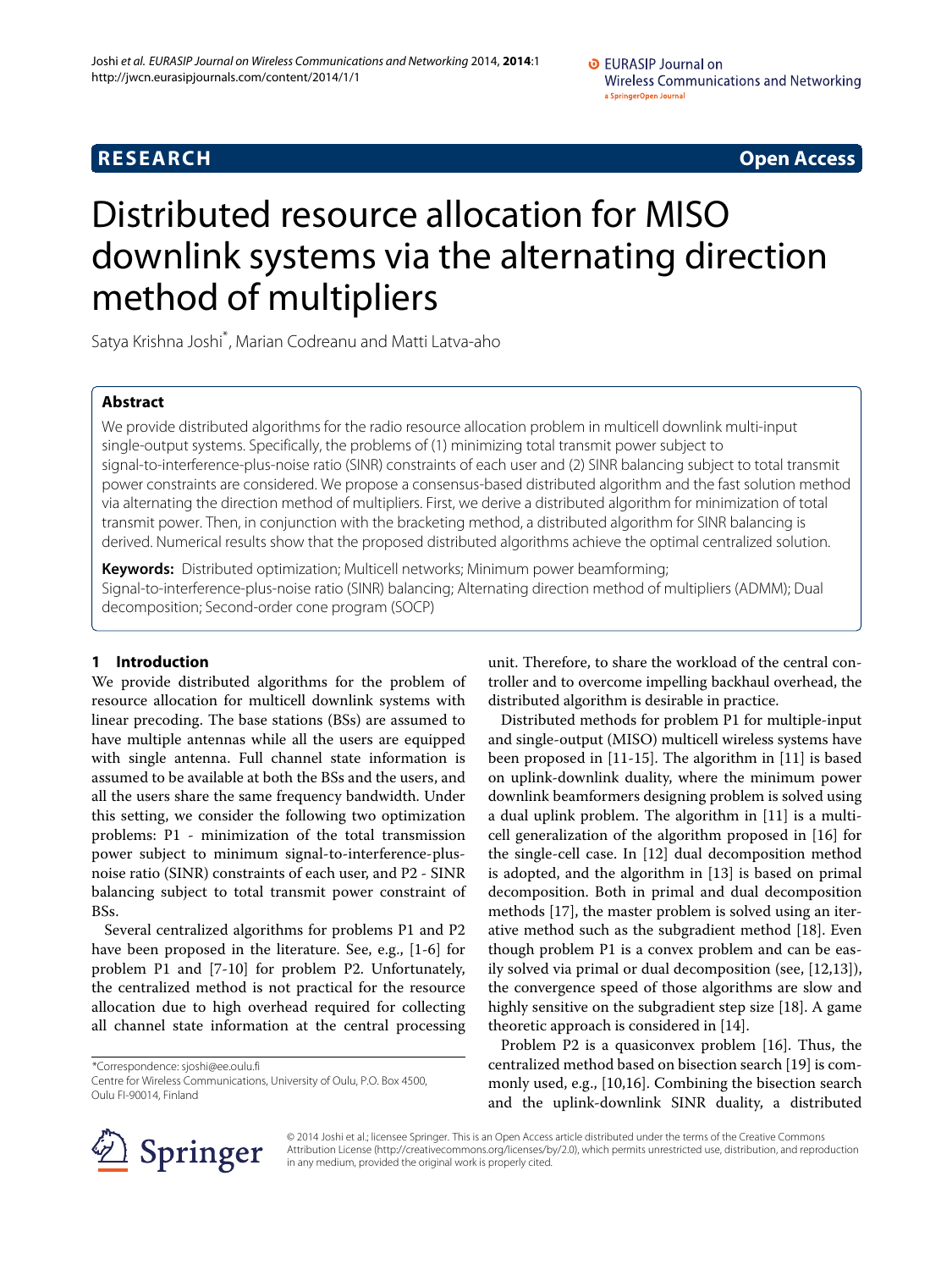algorithm is proposed in [\[20\]](#page-17-13). The algorithm in [\[20\]](#page-17-13) is a hierarchical iterative algorithm which consists of outer and inner iterations, where the bisection search is carried out in the outer iteration and uplink-downlink SINR duality is used for the inner iteration.

The alternating direction method of multipliers (ADMM) is a simple but powerful algorithm that is well suited to distributed convex optimization. ADMM combines the benefits of dual decomposition and augmented Lagrangian methods [\[21\]](#page-17-14). Hence, ADMM is numerically stable than dual decomposition and hence suitable for many practical optimization problem [\[21\]](#page-17-14). Due to superior stability properties and decomposability, ADMM has been applied to a wide rage of applications, such as compressed sensing [\[22\]](#page-17-15), image restoration [\[23\]](#page-17-16), signal processing [\[15,](#page-17-5)[24,](#page-17-17)[25\]](#page-17-18), etc.; see [\[21\]](#page-17-14) for the recent survey. In many applications, the ADMM method has been observed to converge fast [\[21,](#page-17-14)[26,](#page-17-19)[27\]](#page-17-20); and when the objective function is strongly convex and Lipschitz continuous, ADMM can even guarantee the liner rate of convergence [\[28](#page-17-21)[,29\]](#page-17-22).

The main contribution of the paper is to propose consensus-based distributed algorithms for problems P1 and P2, and the fast solution method via ADMM [\[21\]](#page-17-14). The ADMM turns the original problem into a series of iterative steps, namely, *local variable* update, *global variable* update, and *dual variable* update [\[21\]](#page-17-14). The local variable and dual variable updates are carried out independently in parallel by all BSs, while the global variable update is carried out by BS coordination. In this paper, we first derive distributed algorithm for problem P1. Then, we extend the formulation of problem P1 to derive the distributed algorithm for problem P2. In particular, we recast the problem into a more tractable form and combine bracketing method (e.g., golden ratio search) [\[30,](#page-17-23)[31\]](#page-17-24) with ADMM to derive the distributed algorithm for problem P2.

Recently, for problem P1, by considering the uncertainty in the channel measurements, an algorithm based on ADMM has been proposed in [\[15\]](#page-17-5). In our paper, we consider perfect channel state information (CSI) and use the consensus technique to solve the problem. Then, we apply ADMM to derive the distributed algorithm. The consensus technique can be easily decomposed into a set of subproblems suitable for distributed implementation [\[21](#page-17-14)[,24\]](#page-17-17). Hence, the algorithm formulation in this paper is more intuitive than that provided in [\[15\]](#page-17-5). It is worth noting that this paper extends our recent work [\[32\]](#page-17-25) to SINR balancing problem (i.e., problem P2). In addition, for problem P1, we show that the proposed distributed algorithm converges to the optimal centralized solution. Moreover, for problem P1, we also provide a method to find the ADMM penalty parameter that leads faster convergence of the algorithm.

Note that problem P2 is a quasiconvex problem. To the best of our knowledge there is no convergence theory to

the ADMM method for a quasiconvex problem. However, if each step of the ADMM iteration is tractable, the ADMM algorithm can still be used to derive (possibly suboptimal) distributed methods for problem P2 [\[21,](#page-17-14) Chapter 9]. Though these methods are not provably optimal, our numerical results show that the proposed algorithm converged to the optimal solution in all simulated cases.

The remainder of this paper is organized as follows. The considered MISO system model and problem formulation are described in Section [2.](#page-1-0) The distributed algorithm for sum power minimization (P1) is derived in Section [3.](#page-3-0) Next, in Section [4,](#page-7-0) we derive the distributed algorithm for SINR balancing problem (P2). The numerical results are presented in Section [5,](#page-10-0) and Section [6](#page-15-0) concludes our paper.

*Notations*: All boldface lower case and upper case letters represent vectors and matrices, respectively, and calligraphy letters represent sets. The notation  $\mathbb{C}^T$  denotes the set of complex *T*-vectors, |*x*| denotes the absolute value of the scalar *x*,  $\|\mathbf{x}\|_2$  denotes the Euclidean norm of the vector **x**, **I** denotes the identity matrix, and  $CN(m, C)$  denotes the complex circular symmetric Gaussian vector distribution with mean **m** and covariance matrix **C**. The superscripts *(*·*)*<sup>H</sup> and *(*·*)-* are used to denote a Hermitian transpose of a matrix and a solution of an optimization problem, respectively.

#### <span id="page-1-0"></span>**2 System model and problem formulation**

A multicell MISO downlink system, with *N* BSs each equipped with *T* transmit antennas, is considered. The set of all BSs is denoted by  $N$ , and we label them with the integer values  $n = 1, \ldots, N$ . The *transmission region* of each BS is modeled as a disc with radius R<sub>BS</sub> centered at the location of the BS. Single data stream is transmitted for each user. We denote the set of all data streams in the system by  $\mathcal{L}$ , and we label them with the integer values  $l = 1, \ldots, L$ . The transmitter node (i.e., the BS) of *l*th data stream is denoted by tran*(l)*, and the receiver node of *l*th data stream is denoted by rec*(l)*. We have  $\mathcal{L} = \bigcup_{n \in \mathcal{N}} \mathcal{L}(n)$ , where  $\mathcal{L}(n)$  denotes the set of data streams transmitted by *n*th BS. Note that the intended users of the data streams transmitted by each BS are necessarily located inside the transmission region of the BS (see Figure [1\)](#page-2-0).

The antenna signal vector transmitted by *n*th BS is given by

$$
\mathbf{x}_n = \sum_{l \in \mathcal{L}(n)} d_l \mathbf{m}_l, \tag{1}
$$

where  $d_l \in \mathbb{C}$  and  $\mathbf{m}_l \in \mathbb{C}^T$  represent the information symbol and the transmit beamformer associated to *l*th data stream, respectively. We assume that  $d_l$  is normalized such that  $E|d_l|^2 = 1$ . Moreover, we assume that the data streams are independent, i.e.,  $\mathrm{E}\{d_l d_j^*\} = 0$  for all  $l \neq j$ , where  $l, j \in \mathcal{L}$ .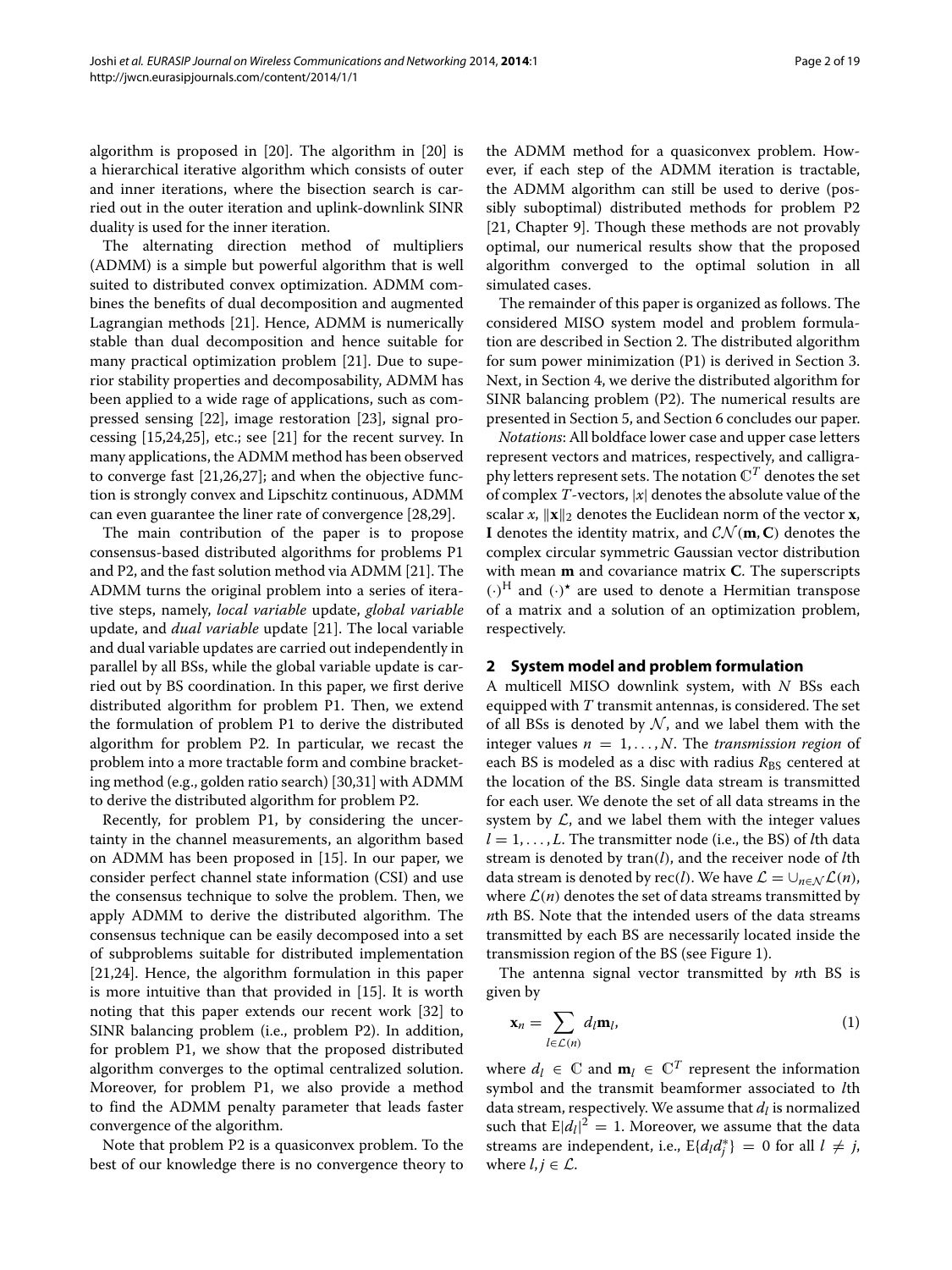

<span id="page-2-0"></span> $\mathcal{L}(6) = \{16, 17, 18\}, \mathcal{L}(7) = \{19, 20, 21\}, \mathcal{L}_{\text{int}} = \{1, 2, 3, 4, 5, 7, 10, 12, 14, 15, 16, 17, 18, 19\}.$ 

The signal received at rec*(l)* can be expressed as

$$
y_l = d_l \mathbf{h}_{ll}^H \mathbf{m}_l + \sum_{j \in \mathcal{L}(\text{tran}(l)), j \neq l} d_j \mathbf{h}_{jl}^H \mathbf{m}_j
$$
  
(intra-cell interference)  
+ 
$$
\sum_{n \in \mathcal{N} \setminus \{\text{tran}(l)\}} \sum_{j \in \mathcal{L}(n)} d_j \mathbf{h}_{jl}^H \mathbf{m}_j + n_l,
$$
  
(out-of-cell interference) (2)

where  $\mathbf{h}^{\text{H}}_{jl} \in \mathbb{C}^{1 \times T}$  is the channel matrix between tran(*j*) and  $rec(l)$ , and  $n_l$  is circular symmetric complex gaussian noise with variance  $\sigma_l^2$ . Note that the second right hand term in [\(2\)](#page-2-1) represents the intra-cell interference and the third right hand term represents the out-of-cell interference. The received SINR of *l*th data stream is given by

<span id="page-2-2"></span>
$$
\Gamma_l = \frac{|\mathbf{h}_{ll}^H \mathbf{m}_l|^2}{\sigma_l^2 + \sum_{j \in \mathcal{L}(\text{tran}(l)), j \neq l} |\mathbf{h}_{jl}^H \mathbf{m}_j|^2 + \sum_{n \in \mathcal{N} \setminus \{\text{tran}(l)\}} z_{nl}^2},\tag{3}
$$

where  $z_{nl}^2 = \sum_{j \in \mathcal{L}(n)} |\mathbf{h}_{jl}^{\text{H}} \mathbf{m}_{j}|^2$  represents the power of the out-of-cell interference from *n*th BS to rec*(l)*.

 $\sum_{n \in \mathcal{N} \setminus {\text{tran}(l)}} z_n^2$ The out-of-cell interference term in [\(3\)](#page-2-2) (i.e., prevents resource allocation on an intra-cell basis and demands BS cooperation/coordination. To avoid unnecessary coordination between far apart-located BSs, we make the following assumption: transmission from *n*th BS *interfere* the *l*th data stream (transmitted by BS  $b \neq n$ ) only if the distance between *n*th BS and rec*(l)* is smaller than a threshold  $R_{\text{int}}^{\text{a}}$ . The disc with radius  $R_{\text{int}}$  centered at the location of any BS is referred to as the *interference region* of the BS (see Figure [1\)](#page-2-0). Thus, if *n*th BS located at a distance larger than  $R_{int}$  to rec(*l*), the associated  $z_{nl}$  components are set <span id="page-2-1"></span>to zero<sup>b</sup>. Based on the assumption above, we can express  $\Gamma$ *l* as

$$
\Gamma_l = \frac{|\mathbf{h}_{ll}^{\mathrm{H}} \mathbf{m}_l|^2}{\sigma_l^2 + \sum_{j \in \mathcal{L}(\text{tran}(l)), j \neq l} |\mathbf{h}_{jl}^{\mathrm{H}} \mathbf{m}_j|^2 + \sum_{n \in \mathcal{N}_{\text{int}}(l)} z_{nl}^2},
$$

where  $\mathcal{N}_{int}(l) \subseteq \mathcal{N} \setminus \{tran(l)\}$  is the set of out-of-cell interfering BSs that are located at a distance less than *R*int to rec(*l*). For example, in Figure [1a](#page-2-0), we have  $\mathcal{N}_{int}(2) = \{2\},\$  $\mathcal{N}_{\text{int}}(8) = \{1\}$ , and  $\mathcal{N}_{\text{int}}(l) = \emptyset$  for all  $l \in \{1, 3, 4, 5, 6, 7\}$ . Moreover, it is useful to define the set  $\mathcal{L}_{int}$  of all data streams that are subject to the out-of-cell interference, i.e.,  $\mathcal{L}_{\text{int}} = \{l | l \in \mathcal{L}, \mathcal{N}_{\text{int}}(l) \neq \emptyset\}$ . For example, in Figure [1a](#page-2-0), we have  $\mathcal{L}_{int} = \{2, 8\}.$ 

The total transmitted power of the multicell downlink system can be expressed as

<span id="page-2-3"></span>
$$
P = \sum_{n \in \mathcal{N}} \sum_{l \in \mathcal{L}(n)} ||\mathbf{m}_l||_2^2.
$$

Assuming that the SINR  $\Gamma_l$  is subject to the constraint  $\Gamma_l \geq \gamma_l$  for each user  $l \in \mathcal{L}$ , the problem of minimizing the total transmitted power (i.e., P1) can be expressed as

P1: minimize 
$$
\sum_{n \in \mathcal{N}} \sum_{l \in \mathcal{L}(n)} ||\mathbf{m}_{l}||_{2}^{2}
$$
  
subject to 
$$
\frac{|\mathbf{h}_{ll}^{H}\mathbf{m}_{l}|^{2}}{\sigma_{l}^{2} + \sum_{j \in \mathcal{L}(\text{tran}(l)), j \neq l} |\mathbf{h}_{jl}^{H}\mathbf{m}_{j}|^{2} + \sum_{n \in \mathcal{N}_{\text{int}}(l)} z_{nl}^{2}} \geq \gamma_{l},
$$

$$
l \in \mathcal{L}
$$

$$
z_{nl}^{2} = \sum_{j \in \mathcal{L}(n)} |\mathbf{h}_{jl}^{H}\mathbf{m}_{j}|^{2}, \quad l \in \mathcal{L}_{\text{int}}, n \in \mathcal{N}_{\text{int}}(l),
$$
(4)

with variables  $\{\mathbf{m}_l\}_{l \in \mathcal{L}}$  and  $\{z_{nl}\}_{l \in \mathcal{L}_{int}, n \in \mathcal{N}_{int}(l)}^{\mathbf{c}}$ .

Providing fairness among the users with per BS power constraint (i.e.,  $\sum_{j \in \mathcal{L}(n)} ||\mathbf{m}_l||_2^2 \leq p_n^{\max}$ ) is another important resource allocation problem. One way<sup>d</sup> of providing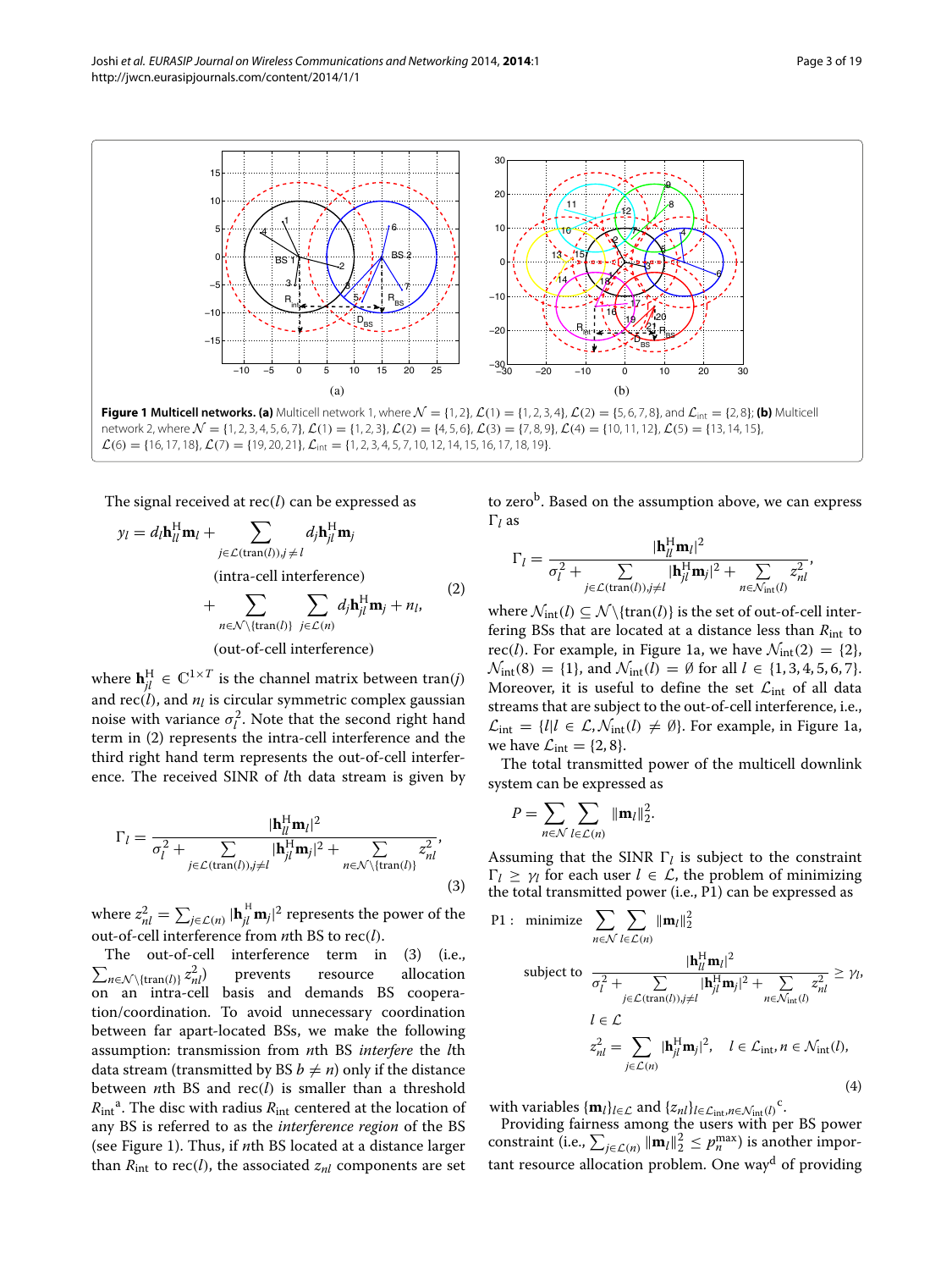P2: maximize 
$$
\min_{l \in \mathcal{L}} \left( \frac{|\mathbf{h}_{ll}^{H} \mathbf{m}_{l}|^{2}}{\sigma_{l}^{2} + \sum_{j \in \mathcal{L}(\text{tran}(l), j \neq l} |\mathbf{h}_{jl}^{H} \mathbf{m}_{j}|^{2} + \sum_{n \in \mathcal{N}_{\text{int}}(l)} z_{nl}^{2}} \right)
$$
  
subject to 
$$
z_{nl}^{2} = \sum_{j \in \mathcal{L}(n)} |\mathbf{h}_{jl}^{H} \mathbf{m}_{j}|^{2}, \quad l \in \mathcal{L}_{\text{int}}, n \in \mathcal{N}_{\text{int}}(l)
$$

$$
\sum_{j \in \mathcal{L}(n)} ||\mathbf{m}_{l}||_{2}^{2} \leq p_{n}^{\max}, \quad n \in \mathcal{N},
$$
(5)

where the variables are  ${\bf{m}}_l$ *l*<sub>*l*∈ $\mathcal{L}$ </sub> and  ${z_{nl}}$ *l*<sub>*l*∈ $\mathcal{L}_{int}, n \in \mathcal{N}_{int}(l)$ .</sub> Finally, to improve the readability of the paper, we summarize a list of sets used in this paper in Table [1.](#page-3-1)

#### <span id="page-3-0"></span>**3 Sum power minimization**

In this section, we derive a distributed algorithm for problem [\(4\)](#page-2-3), i.e., P1. First, we equivalently reformulate the original problem [\(4\)](#page-2-3) in a form of *global consensus* problem. Then, we derive the proposed distributed algorithm based on ADMM [\[21\]](#page-17-14).

#### <span id="page-3-6"></span>**3.1 An equivalent reformulation: sum power minimization**

<span id="page-3-2"></span>We start by reformulating sum power minimization problem [\(4\)](#page-2-3) as

minimize 
$$
\sum_{n \in \mathcal{N}} \sum_{l \in \mathcal{L}(n)} ||\mathbf{m}_{l}||_{2}^{2}
$$
  
subject to 
$$
\frac{|\mathbf{h}_{ll}^{H}\mathbf{m}_{l}|^{2}}{\sigma_{l}^{2} + \sum_{j \in \mathcal{L}(\text{tran}(l)), j \neq l} |\mathbf{h}_{jl}^{H}\mathbf{m}_{j}|^{2} + \sum_{n \in \mathcal{N}_{\text{int}}(l)} z_{nl}^{2}} \geq \gamma_{l},
$$

$$
l \in \mathcal{L}
$$

$$
z_{nl}^{2} \geq \sum_{j \in \mathcal{L}(n)} |\mathbf{h}_{jl}^{H}\mathbf{m}_{j}|^{2}, \quad l \in \mathcal{L}_{\text{int}}, n \in \mathcal{N}_{\text{int}}(l),
$$

$$
(6)
$$

#### <span id="page-3-1"></span>**Table 1 Summary of a list of sets**

| Set                           | <b>Description</b>                                             |
|-------------------------------|----------------------------------------------------------------|
| $\mathcal N$                  | Set of all BSs                                                 |
| $\mathcal{L}$                 | Set of all data streams                                        |
| $\mathcal{L}(n)$              | Set of data streams transmitted by nth BS                      |
| $\mathcal{N}_{\text{int}}(l)$ | Set of out-of-cell BSs interfering to /th data stream          |
| $\mathcal{L}_{\mathsf{int}}$  | Set of all data streams that are subject to the out-of-cell    |
|                               | interference                                                   |
| $\mathcal{I}_{\text{int}}(n)$ | Set of links for which BS n acts as the out-of-cell interferer |
| $\mathcal{L}_{\text{int}}(n)$ | Set of links in BS n that are affected by the out-of-cell      |
|                               | interference                                                   |

<span id="page-3-5"></span>where the variables are  $\{\mathbf{m}_l\}_{l \in \mathcal{L}}$  and  $\{z_{nl}\}_{l \in \mathcal{L}_{int}, n \in \mathcal{N}_{int}(l)}$ . Problems [\(4\)](#page-2-3) and [\(6\)](#page-3-2) are equivalent as it can be easily shown (e.g., by contradiction) that the second inequality holds with equality at the optimal point.

Recall that  $z<sub>nl</sub><sup>2</sup>$  in problem [\(6\)](#page-3-2) represents power of the out-of-cell interference caused by *n*th BS at rec*(l)*, and hence, variable *znl* couples exactly two BSs (i.e., BS *n* and BS tran*(l)*). We use consensus technique to distribute problem [\(6\)](#page-3-2) over the BSs. The method consist of introducing local copies of the coupling variables  $z_{nl}$  for all  $l \in \mathcal{L}_{int}$ ,  $n \in \mathcal{N}_{\text{int}}(l)$  at each BS (see Figure [2\)](#page-4-0).

Let us define  $x_{k,nl}$  as the local copy of  $z_{nl}$  at BS *k*. Thus for each *znl*, we make two local copies, i.e., *xn*,*nl* at BS *n* and  $x_{tran(l),nl}$  at BS tran(*l*). Then, problem [\(6\)](#page-3-2) can be written equivalently in a *global consensus* form as

<span id="page-3-3"></span>minimize 
$$
\sum_{n \in \mathcal{N}} \sum_{l \in \mathcal{L}(n)} ||\mathbf{m}_{l}||_{2}^{2}
$$
  
subject to 
$$
\frac{|\mathbf{h}_{ll}^{H}\mathbf{m}_{l}|^{2}}{\sigma_{l}^{2} + \sum_{j \in \mathcal{L}(\text{tran}(l)), j \neq l} |\mathbf{h}_{jl}^{H}\mathbf{m}_{j}|^{2} + \sum_{b \in \mathcal{N}_{\text{int}}(l)} x_{n,bl}^{2}} \geq \gamma_{l},
$$

$$
n \in \mathcal{N}, l \in \mathcal{L}(n)
$$

$$
x_{n,nl}^{2} \geq \sum_{j \in \mathcal{L}(n)} |\mathbf{h}_{jl}^{H}\mathbf{m}_{j}|^{2}, \quad l \in \mathcal{L}_{\text{int}}, n \in \mathcal{N}_{\text{int}}(l)
$$

$$
x_{k,nl} = z_{nl}, \quad k \in \{n, \text{tran}(l)\}, l \in \mathcal{L}_{\text{int}}, n \in \mathcal{N}_{\text{int}}(l),
$$
(7)

with variables  $\{\mathbf{m}_l\}_{l \in \mathcal{L}}$ ,  $\{x_{k,nl}\}_{k \in \{n,\text{tran}(l)\},l \in \mathcal{L}_{\text{int}},n \in \mathcal{N}_{\text{int}}(l)}$ , and  $\{z_{nl}\}_{l \in \mathcal{L}_{int}, n \in \mathcal{N}_{int}(l)}$ . Note that in the SINR constraints of problem [\(7\)](#page-3-3), we have replaced  $z_{hl}$  by the local copy  $x_{n,hl}$ and used  $\mathcal{L} = \bigcup_{n \in \mathcal{N}} \mathcal{L}(n)$ . In the second inequality constraints of  $(7)$ , we have replaced  $z_{nl}$  by the local copy  $x_{n,nl}$ . The last set of equality constraints of [\(7\)](#page-3-3) are called *consistency constraints*, and they enforce the local copies  ${x_{k,nl}}_{k \in \{n,\text{tran}(l)\}}$  to be equal to the corresponding global variable *znl*.

Problem [\(7\)](#page-3-3) is not a convex problem. However, by following the approach of [\[16,](#page-17-6) Section IV-B], problem [\(7\)](#page-3-3) can be equivalently cast in the form of convex problem. To do this, let us define the matrix  $\mathbf{M}_n = [\mathbf{m}_l]_{l \in \mathcal{L}(n)}$  obtained by concatenating the column vectors **m***l*. Then, by following the approach of [\[16,](#page-17-6) Section IV-B], problem [\(7\)](#page-3-3) can be equivalently reformulated in the form of convex problem as

<span id="page-3-4"></span>minimize 
$$
\sum_{n \in \mathcal{N}} \sum_{l \in \mathcal{L}(n)} ||\mathbf{m}_l||_2^2
$$
  
subject to 
$$
\begin{bmatrix} \sqrt{1 + \frac{1}{\gamma_l}} \mathbf{h}_l^H \mathbf{m}_l \\ \mathbf{M}_n^H \mathbf{h}_l \\ \tilde{\mathbf{x}}_l \\ \sigma_l \end{bmatrix} \succeq_{\text{SOC}} 0, \quad n \in \mathcal{N}, l \in \mathcal{L}(n)
$$

$$
\begin{bmatrix} x_{n,nl} \\ \mathbf{M}_n^H \mathbf{h}_{jl} \end{bmatrix} \succeq_{\text{SOC}} 0, \quad l \in \mathcal{L}_{\text{int}}, n \in \mathcal{N}_{\text{int}}(l)
$$

$$
x_{k,nl} = z_{nl}, \quad k \in \{n, \text{tran}(l)\}, l \in \mathcal{L}_{\text{int}}, n \in \mathcal{N}_{\text{int}}(l),
$$
(8)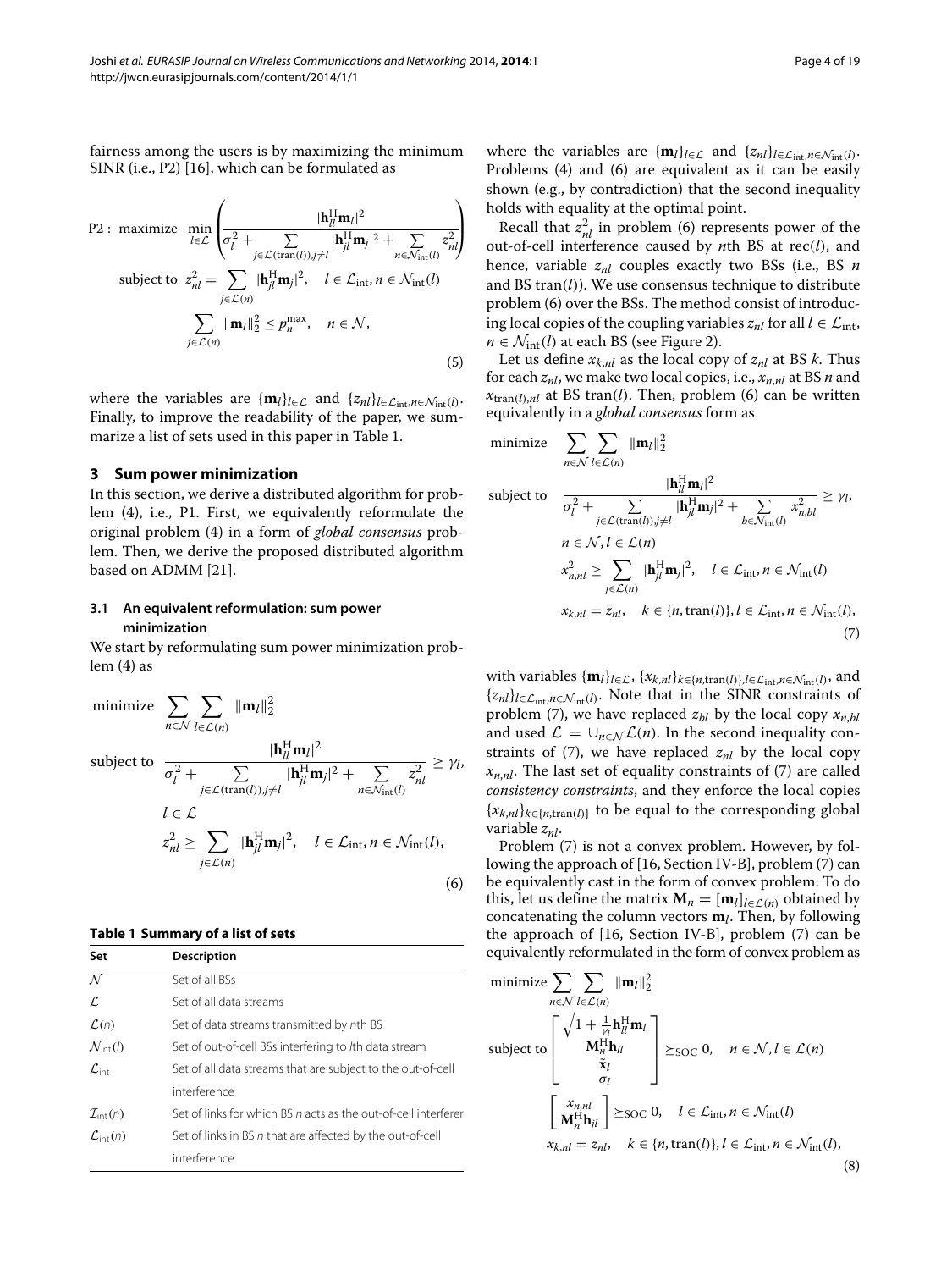

<span id="page-4-0"></span>variables  $z_{2l}$  and  $z_{3l}$ , respectively. To distribute the problem, local copy  $x_{1,2l}$  of  $z_{2l}$  at BS 1 and local copy  $x_{2,2l}$  of  $z_{2l}$  at BS 2 are introduced. Similarly, local copy  $x_1$ <sub>3</sub> of  $z_3$  at BS 1 and local copy  $x_3$ <sub>3</sub> of  $z_3$  at BS 3 are introduced.

with variables  $\{M_n\}_{n \in \mathcal{N}}$ ,  $\{x_{k,nl}\}_{k \in \{n,\text{tran}(l)\},l \in \mathcal{L}_{\text{int}},n \in \mathcal{N}_{\text{int}}(l)}$ and  $\{z_{nl}\}_{l \in \mathcal{L}_{int}, n \in \mathcal{N}_{int}(l)}$ , where vector  $\tilde{\mathbf{x}}_l = \{x_{n,bl}\}_{b \in \mathcal{N}_{int}(l)}$ , the matrix  $\mathbf{h}_{il}$  in the second set of constraints denotes the channel from BS *n* to link *l* (i.e., the index *j* in the second set of constraints denotes an arbitrary link in  $\mathcal{L}(n)$ ), and the notation  $\geq_{\text{SOC}}$  denotes the generalized inequalities with respect to the second-order cone [\[16](#page-17-6)[,19\]](#page-17-12).

In problem [\(8\)](#page-3-4), the objective function and the first set of inequality constraints are separable in  $n \in \mathcal{N}$  (one for each BS). Also, it can be easily shown that the second set of inequality constraints of [\(8\)](#page-3-4) are separable in  $n \in \mathcal{N}$ . To do this, let us denote  $\mathcal{I}_{int}(n)$  the set of links for which BS *n* acts as an out-of-cell interferer, i.e.,  $\mathcal{I}_{int}(n)$  =  ${l|l \in \mathcal{L}_{int}, n \in \mathcal{N}_{int}(l)}$ . Then, by noting that the sets  ${(n, l) | l \in \mathcal{L}_{int}, n \in \mathcal{N}_{int}(l)}$ , and  ${(n, l) | n \in \mathcal{N}, l \in \mathcal{I}_{int}(n)}$ are identical, the second set of inequality constraints of [\(8\)](#page-3-4) can be written as

$$
\begin{bmatrix} x_{n,nl} \\ \mathbf{M}_n^{\text{H}} \mathbf{h}_{jl} \end{bmatrix} \succeq \text{soc } 0, \quad n \in \mathcal{N}, l \in \mathcal{I}_{\text{int}}(n), \tag{9}
$$

which is separable in  $n \in \mathcal{N}$ . Observe that without the consistency constraints, problem [\(8\)](#page-3-4) can now be easily decoupled into *N* subproblems, one for each BS.

We next express problem [\(8\)](#page-3-4) more compactly. To do this, we first express the consistency constraints of problem [\(8\)](#page-3-4) more compactly by using vector notations, which denote a collection of the local and global variables associated with BS *n*. By using the equivalence between the sets  ${(n, l) | l \in \mathcal{L}_{int}, n \in \mathcal{N}_{int}(l)}$  and  ${(n, l) | n \in \mathcal{N}, l \in \mathcal{I}_{int}(n)}$ , let us express the consistency constraints of problem [\(8\)](#page-3-4) as

$$
x_{n,nl} = z_{nl}, \quad n \in \mathcal{N}, l \in \mathcal{I}_{int}(n)
$$
  

$$
x_{tran(l),nl} = z_{nl}, \quad l \in \mathcal{L}_{int}, n \in \mathcal{N}_{int}(l).
$$
 (10)

In the first set of equalities of [\(10\)](#page-4-1),  $\{x_{n,nl}\}_{l \in \mathcal{I}_{int}(n)}$  is a set of local variables that are associated with BS *n*. Similarly, to find a set of local variables that are associated with BS *n* in the second set of equalities of [\(10\)](#page-4-1), let us define  $\mathcal{L}_{int}(n)$  the set of links in BS *n* that are affected by the out-of-cell interference, i.e.,  $\mathcal{L}_{int}(n) = \{l | l \in \mathcal{L}_{int} \cap \mathcal{L}(n)\}.$ Then, by noting that the set  $\mathcal{L}_{int} = \bigcup_{n \in \mathcal{N}} \mathcal{L}_{int}(n)$ , we can rewrite [\(10\)](#page-4-1) as

<span id="page-4-2"></span>
$$
x_{n,nl} = z_{nl}, \quad n \in \mathcal{N}, l \in \mathcal{I}_{int}(n)
$$
  

$$
x_{tran(l),bl} = z_{bl}, \quad n \in \mathcal{N}, l \in \mathcal{L}_{int}(n), b \in \mathcal{N}_{int}(l).
$$
 (11)

Clearly, in the second set of equalities of  $(11)^e$  $(11)^e$ ,  ${x<sub>tran</sub>(*l*),*bl*}*l*∈*L*<sub>int</sub>(*n*),*b*∈*N*<sub>int</sub>(*l*)}$  is a set of local variables that are associated with BS *n*.

We now denote [\(11\)](#page-4-2) compactly using vector notation. Let us define vectors  $\mathbf{x}_n$  and  $\mathbf{z}_n$  as<sup>t</sup>

<span id="page-4-4"></span><span id="page-4-3"></span>
$$
\mathbf{x}_n = \{ \{x_{n,nl}\}_{l \in \mathcal{I}_{int}(n)}, \{x_{\text{tran}(l),bl}\}_{l \in \mathcal{L}_{int}(n),b \in \mathcal{N}_{int}(l)} \}
$$
  

$$
\mathbf{z}_n = \{ \{z_{nl}\}_{l \in \mathcal{I}_{int}(n)}, \{z_{bl}\}_{l \in \mathcal{L}_{int}(n),b \in \mathcal{N}_{int}(l)} \}.
$$
 (12)

Then, [\(11\)](#page-4-2) can be compactly written as

$$
\mathbf{x}_n = \mathbf{z}_n, \quad n \in \mathcal{N}.\tag{13}
$$

<span id="page-4-1"></span>Note that  $\mathbf{x}_n$  is a collection of the local variables that are associated with BS  $n$ , and  $z_n$  is a collection of the global variables that are associate with the components of variable **x***n*.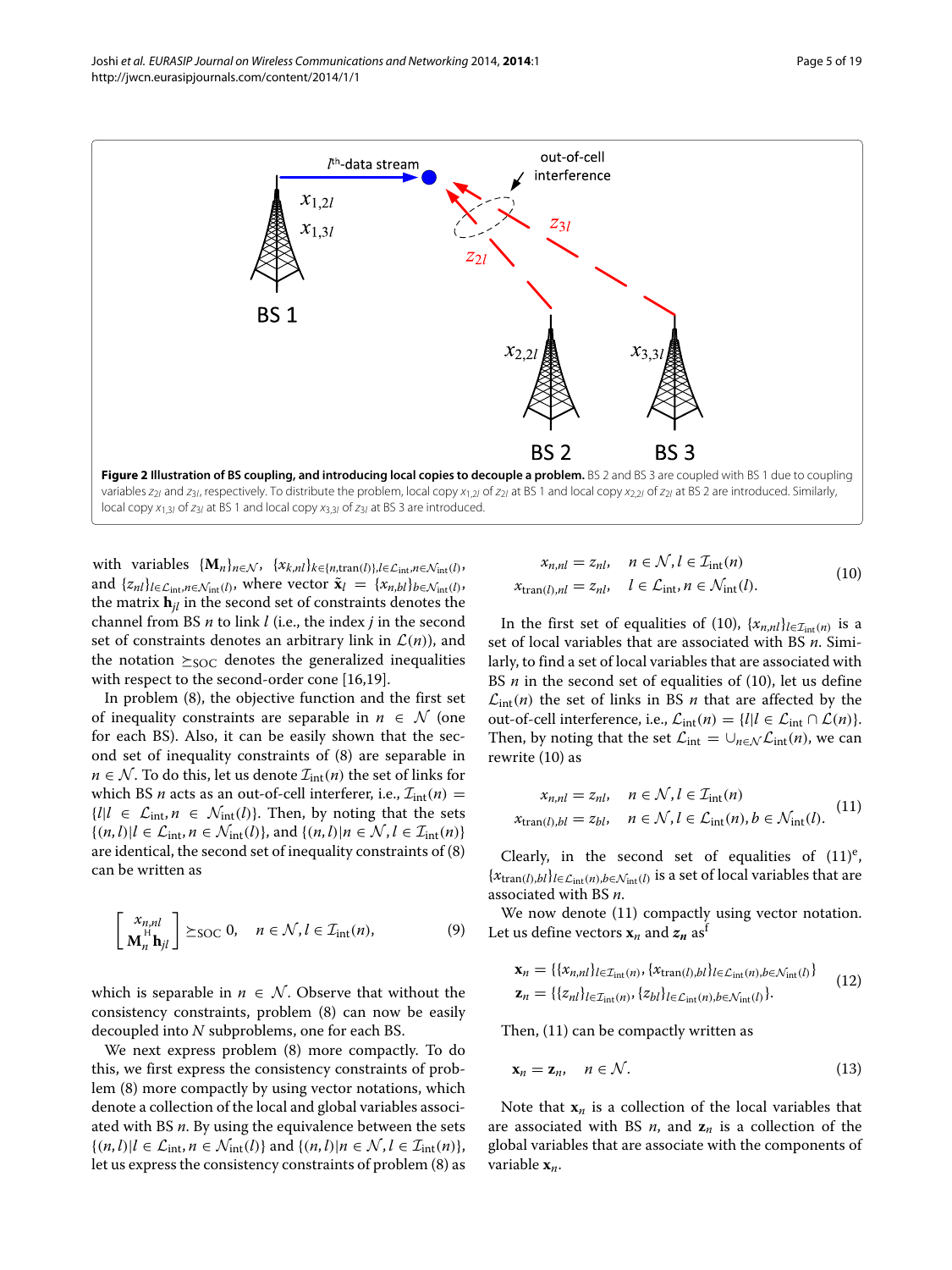<span id="page-5-0"></span>Furthermore, for the sake of brevity, let us define the following set

$$
\mathcal{M}_n = \left\{ \mathbf{M}_n, \mathbf{x}_n \middle| \begin{bmatrix} \sqrt{1 + \frac{1}{\gamma_l}} \mathbf{h}_{ll}^H \mathbf{m}_l \\ \mathbf{M}_n^H \mathbf{h}_{ll} \\ \tilde{\mathbf{x}}_l \\ \sigma_l \end{bmatrix} \succeq_{\text{SOC}} 0, \quad l \in \mathcal{L}(n) \right\},
$$
\n
$$
\mathcal{M}_n = \left\{ \mathbf{M}_n, \mathbf{x}_n \middle| \begin{bmatrix} \mathbf{x}_{n,nl} \\ \mathbf{x}_l \\ \mathbf{M}_n^H \mathbf{h}_{jl} \end{bmatrix} \succeq_{\text{SOC}} 0, \quad l \in \mathcal{I}_{\text{int}}(n), \quad \text{(14)}
$$

and the following function

<span id="page-5-1"></span>
$$
f_n(\mathbf{M}_n, \mathbf{x}_n) = \begin{cases} \sum_{l \in \mathcal{L}(n)} ||\mathbf{m}_l||_2^2 (\mathbf{M}_n, \mathbf{x}_n) \in \mathcal{M}_n \\ \infty & \text{otherwise} \end{cases} .
$$
 (15)

Then by using notations [\(13\)](#page-4-3), [\(14\)](#page-5-0), and [\(15\)](#page-5-1), consensus problem [\(8\)](#page-3-4) can be written compactly as

$$
\text{minimize} \quad \sum_{n \in \mathcal{N}} f_n(\mathbf{M}_n, \mathbf{x}_n) \tag{16}
$$

subject to  $\mathbf{x}_n = \mathbf{z}_n, \quad n \in \mathcal{N}$ ,

where the variables are  $M_n$ ,  $\mathbf{x}_n$ , and  $\mathbf{z}_n$  for all  $n \in \mathcal{N}$ .

### **3.2 Distributed algorithm via ADMM: sum power minimization**

In this section, we derive distributed algorithm for problem [\(16\)](#page-5-2). The proposed algorithm is based on ADMM [\[21\]](#page-17-14). We start by writing the *augmented Lagrangian* [\[33\]](#page-17-26) for problem [\(16\)](#page-5-2) as

$$
L_{\rho}(\{\mathbf{M}_n, \mathbf{x}_n\}_{n \in \mathcal{N}}, \{\mathbf{z}_n\}_{n \in \mathcal{N}}, \{\mathbf{u}_n\}_{n \in \mathcal{N}})
$$
  
= 
$$
\sum_{n \in \mathcal{N}} \left( f_n(\mathbf{M}_n, \mathbf{x}_n) + \mathbf{u}_n^T(\mathbf{x}_n - \mathbf{z}_n) + \frac{\rho}{2} ||\mathbf{x}_n - \mathbf{z}_n||_2^2 \right),
$$
  
(17)

where  $\{\mathbf{u}_n\}_{n\in\mathcal{N}}$  are the dual variables<sup>g</sup> associated with the equality constraints of [\(16\)](#page-5-2), and  $\rho > 0$  is a *penalty parameter* that adds the quadratic penalty to the standard Lagrangian  $L_0$  for the violation of the equality constraints of problem [\(16\)](#page-5-2).

Each iteration of ADMM algorithm consists of the following three steps [\[21\]](#page-17-14)

$$
\mathbf{M}_{n}^{i+1}, \mathbf{x}_{n}^{i+1} = \underset{\mathbf{M}_{n}, \mathbf{x}_{n}}{\text{argmin}} L_{\rho} \left( \mathbf{M}_{n}, \mathbf{x}_{n}, \mathbf{z}_{n}^{i}, \mathbf{u}_{n}^{i} \right), \quad n \in \mathcal{N} \tag{18}
$$

$$
\{\mathbf z_n^{i+1}\}_{n\in\mathcal N}=\underset{\{\mathbf z_n\}_{n\in\mathcal N}}{\operatorname{argmin}}\,L_\rho\left(\{\mathbf M_n^{i+1},\mathbf x_n^{i+1}\}_{n\in\mathcal N},\{\mathbf z_n\}_{n\in\mathcal N},\{\mathbf u_n^i\}_{n\in\mathcal N}\right)
$$

$$
\tag{19}
$$

$$
\mathbf{u}_{n}^{i+1} = \mathbf{u}_{n}^{i} + \rho \left( \mathbf{x}_{n}^{i+1} - \mathbf{z}_{n}^{i+1} \right), \quad n \in \mathcal{N}, \tag{20}
$$

where superscript  $i$  is the iteration counter. Steps  $(18)$ and [\(20\)](#page-5-4) are completely decentralized, and hence, they can be carried out independently in parallel in each BS. Note that each component of **z***<sup>n</sup>* couples two local variables that are associated with the adjacent BSs (see, consistency constraint of problem  $(8)$ <sup>h</sup>. Thus, step [\(19\)](#page-5-5) requires to gather the updated local variables  $(M_n^{i+1}, x_n^{i+1})$  and the dual variables  $\mathbf{u}_n^i$  from all  $N$  BSs. In the sequel, we first explain in detail to solve the ADMM steps in [\(18\)](#page-5-3) and [\(19\)](#page-5-5). Then, we summarize the proposed ADMM based distributed algorithm.

The local variable update  $(M_n^{i+1}, x_n^{i+1})$  in [\(18\)](#page-5-3) is a solution of the following optimization problem

<span id="page-5-6"></span>minimize 
$$
f_n(\mathbf{M}_n, \mathbf{x}_n) + \mathbf{u}_n^{iT}(\mathbf{x}_n - \mathbf{z}_n^i) + \frac{\rho}{2} \|\mathbf{x}_n - \mathbf{z}_n^i\|_2^2
$$
 (21)

with variables  $M_n$  and  $x_n$ . Here, we write  $\mathbf{u}_n^{i}$  instead of  $(\mathbf{u}_n^i)^T$  to lighten the notation. Let  $\mathbf{v}_n = (1/\rho)\mathbf{u}_n$  (i.e.,  $\mathbf{v}_n$ is a scaled dual variable). Then by using notations [\(14\)](#page-5-0) and [\(15\)](#page-5-1), problem [\(21\)](#page-5-6) can be equivalently expressed as

<span id="page-5-7"></span><span id="page-5-2"></span>minimize 
$$
\sum_{l \in \mathcal{L}(n)} ||\mathbf{m}_l||_2^2 + \frac{\rho}{2} ||\mathbf{x}_n - \mathbf{z}_n^i + \mathbf{v}_n^i||_2^2
$$
  
subject to  

$$
\begin{bmatrix}\n\sqrt{1 + \frac{1}{\gamma_l}} \mathbf{h}_l^H \mathbf{m}_l \\
\mathbf{M}_n^H \mathbf{h}_{ll} \\
\tilde{\mathbf{x}}_l \\
\sigma_l\n\end{bmatrix} \succeq_{\text{SOC}} 0, \quad l \in \mathcal{L}(n)
$$
  

$$
\begin{bmatrix}\nx_{n,nl} \\
\mathbf{M}_n^H \mathbf{h}_{jl}\n\end{bmatrix} \succeq_{\text{SOC}} 0, \quad l \in \mathcal{I}_{\text{int}}(n)
$$
 (22)

with variables  $M_n = [m_l]_{l \in \mathcal{L}(n)}$  and  $x_n$ , where  $\tilde{x}_l$  =  ${x_{n,bl}}_{b \in \mathcal{N}_{int}(l)}$  is a subset of  $\mathbf{x}_n$  (see [\(12\)](#page-4-4)), the matrix  $\mathbf{h}_{il}$  in the second set of constraints denotes the channel from BS *n* to link *l* (i.e., the index *j* in the third set of constraints denotes an arbitrary link in  $\mathcal{L}(n)$ , and the notation  $\succ_{SOC}$ denotes the generalized inequalities with respect to the second-order cone [\[16](#page-17-6)[,19\]](#page-17-12). Note that in the objective function of [\(22\)](#page-5-7)<sup>i</sup>, we have dropped a constant term  $\frac{\hat{\rho}}{2} \|\mathbf{v}_n^i\|_2^2$ since it does not effect the solution of the problem.

Moreover, by writing problem [\(22\)](#page-5-7) in the epigraph form, and then following the approach of [\[16,](#page-17-6) Section IV-B], problem [\(22\)](#page-5-7) can be equivalently reformulated in the form of second-order cone program (SOCP) as

<span id="page-5-8"></span><span id="page-5-3"></span>minimize *t*

<span id="page-5-5"></span><span id="page-5-4"></span>subject to  
\n
$$
\left[\frac{t}{\sqrt{(\rho/2)}(\mathbf{x}_n - \mathbf{z}_n^i + \mathbf{v}_n^i)}\right] \geq \text{SOC } 0
$$
\n
$$
\left[\frac{\sqrt{(\rho/2)}(\mathbf{x}_n - \mathbf{z}_n^i + \mathbf{v}_n^i)}{\mathbf{M}_n^H \mathbf{h}_{ll}}\right] \geq \text{SOC } 0, \quad l \in \mathcal{L}(n)
$$
\n
$$
\left[\begin{array}{c} \mathbf{x}_{n,nl} \\ \mathbf{x}_l \\ \mathbf{M}_n^H \mathbf{h}_{jl} \end{array}\right] \geq \text{SOC } 0, \quad l \in \mathcal{I}_{int}(n),
$$
\n(23)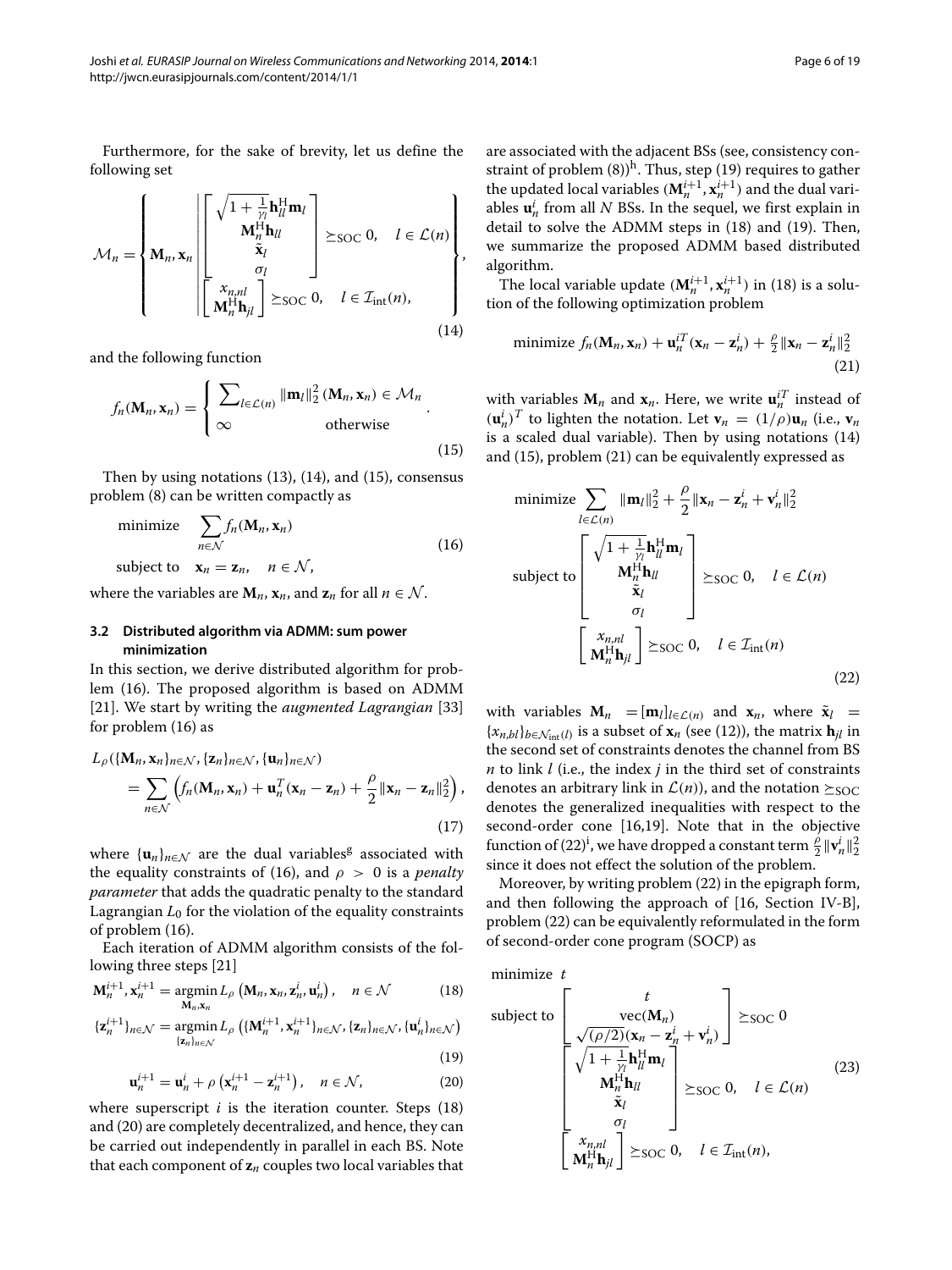with variables *t*,  $\mathbf{M}_n$ , and  $\mathbf{x}_n$ . Let us denote  $t^*$ ,  $\mathbf{M}_{n}^*$  and  $\mathbf{x}_n^*$ the solutions of problem [\(23\)](#page-5-8), then the update  $M_n^{i+1} = M_n^{\star}$ and  $\mathbf{x}_n^{i+1} = \mathbf{x}_n^{\star}$ .

Now, we turn to the second step of ADMM algorithm and provide a solution for the global variable update [\(19\)](#page-5-5). The update  ${\bf z}$ *i*<sup> $i+1$ </sup>*n*∈ $\mathcal N$  is a solution of the following optimization problem

<span id="page-6-0"></span>minimize 
$$
\sum_{n \in \mathcal{N}} \left( \mathbf{u}_n^{iT} (\mathbf{x}_n^{i+1} - \mathbf{z}_n) + \frac{\rho}{2} ||\mathbf{x}_n^{i+1} - \mathbf{z}_n||_2^2 \right),
$$
\n(24)

with variable  $\{z_n\}_{n \in \mathcal{N}}$ . By using the notations in [\(12\)](#page-4-4), and further noting equalities [\(13\)](#page-4-3) and the equality constraints of problem [\(8\)](#page-3-4) are equivalent, problem [\(24\)](#page-6-0) in the components of  $\mathbf{x}_n$ ,  $\mathbf{z}_n$ , and  $\mathbf{u}_n$  can be expressed as

$$
\begin{aligned}\n\text{minimize} & \sum_{l \in \mathcal{L}_{\text{int}}} \sum_{n \in \mathcal{N}_{\text{int}}(l)} \sum_{k \in \{n, \text{tran}(l)\}} \\
& \times \left( u_{k,nl}^i (x_{k,nl}^{i+1} - z_{nl}) + \frac{\rho}{2} (x_{k,nl}^{i+1} - z_{nl})^2 \right),\n\end{aligned} \tag{25}
$$

with variable  $\{z_{nl}\}_{l \in \mathcal{L}_{int}, n \in \mathcal{N}_{int}(l)}$ , where {*uk*,*nl*}*k*∈{*n*,tran*(l)*},*l*∈Lint,*n*∈Nint*(l)* are the dual variables associated with the equality constraints of problem  $(7)^{j}$  $(7)^{j}$ .

Problem  $(25)$  decouples across  $z_{nl}$ , since the objective function is separable in  $z_{nl}$  for all  $l \in \mathcal{L}_{int}, n \in$  $\mathcal{N}_{\text{int}}(l)$ . Moreover, the objective function of problem [\(25\)](#page-6-1) is quadratic in  $z_{nl}$ . Hence, by setting the gradient of  $(25)$ with respect to  $z_{nl}$  equal to zero, we can get the solution  $z_{nl}^{\star}$  which can be expressed as

$$
z_{nl}^{\star} = \left( x_{n,nl}^{i+1} + x_{\text{tran}(l),nl}^{i+1} + \frac{1}{\rho} (u_{n,nl}^i + u_{\text{tran}(l),nl}^i) \right) / 2,
$$
\n(26)

for all  $l \in \mathcal{L}_{int}, n \in \mathcal{N}_{int}(l)$ . Therefore, the update  $z_{nl}^{i+1} = z_{nl}^{\star}$  for all  $l \in \mathcal{L}_{int}, n \in \mathcal{N}_{int}(l)$ . Moreover, by substituting  $z_{nl}^{i+1}$  in [\(20\)](#page-5-4)<sup>k</sup>, we can show that the sum of the dual variables  $u_{n,nl}^i + u_{\text{tran}(l),nl}^i$  is equal to zero. Thus, the update  $z^{i+1}_{nl}$  further simplifies to

<span id="page-6-3"></span>
$$
z_{nl}^{i+1} = \left(x_{n,nl}^{i+1} + x_{\text{tran}(l),nl}^{i+1}\right) / 2, \tag{27}
$$

for all  $l \in \mathcal{L}_{int}, n \in \mathcal{N}_{int}(l)$ . Hence, the global variable update  $z_{nl}^{i+1}$  is simply the average of its local copies  $x_{n,nl}^{i+1}$ and  $x^{i+1}_{\text{tran}(l),nl}$ .

Finally, we summarize the proposed ADMM-based distributed algorithm for sum power minimization problem [\(8\)](#page-3-4) in Algorithm [1.](#page-6-2)

<span id="page-6-2"></span>

| <b>Algorithm 1</b> Proposed ADMM-based distributed                                                                                       |
|------------------------------------------------------------------------------------------------------------------------------------------|
| algorithm for sum power minimization                                                                                                     |
| 1 Initialization: given SINRs target $\{\gamma_i\}_{i \in \mathcal{L}}$ and penalty                                                      |
| $\rho > 0$ . Set $i = 0$ , $\{ \mathbf{u}_{n}^{0} \}_{n \in \mathcal{N}} = 0$ , and $\{ \mathbf{z}_{n}^{0} \}_{n \in \mathcal{N}} = 0$ . |
| 2 BS $n = 1N$ update local variables $(M_n^{i+1}, x_n^{i+1})$ .                                                                          |
| 3 BS <i>n</i> and BS tran( <i>l</i> ) exchange their local copies $x_{n,n}^{i+1}$                                                        |
| and $x_{\text{tran}(l),nl}^{i+1}$ for all $l \in \mathcal{L}_{\text{int}}, n \in \mathcal{N}_{\text{int}}(l)$ .                          |
| 4 BS $n = 1N$ update global variable $z_n^{i+1}$ .                                                                                       |
| 5 BS $n = 1N$ update dual variable $\mathbf{u}_{n}^{i+1}$ .                                                                              |
| 6 If stopping criteria is satisfied, STOP. Otherwise set                                                                                 |
| $i = i + 1$ , and go to step 2.                                                                                                          |
|                                                                                                                                          |

<span id="page-6-1"></span>The first step initializes the algorithm. Step 2 updates the local variables of each BS by solving problem [\(23\)](#page-5-8). Step 2 is completely decentralized. In step 3, the neighboring BSs that are coupled by variable *znl*, i.e., BS *n* and BS  ${\rm tran}(l)$ , exchange their local copies  $x_{n,nl}^{i+1}$  and  $x_{\text{tran}(l),nl}^{i+1}$ . In step 4, each BS update the global variable  $z_n^{i+1}$ . Note that the global variable update  $z_n^{i+1}$  in its component is simply the average of the local copies [\(27\)](#page-6-3). In step 5, the dual variables are updated by each BS, by solving [\(20\)](#page-5-4). Step 6 checks the stopping criteria<sup>l</sup>, and the algorithm stops if the stopping criteria is satisfied. Otherwise, the algorithm continues in an iterative manner. A method to find the feasible solution at each iteration of Algorithm [1](#page-6-2) is provided in Section [3.3.](#page-6-4) Note that in deriving Algorithm [1,](#page-6-2) we have considered perfect CSI in all relevant channels between BSs and receivers. The impact of imperfect CSI in the derivation of the algorithm can be found in [\[15\]](#page-17-5).

#### <span id="page-6-4"></span>**3.3 Finding feasible solution at each iteration of Algorithm [1](#page-6-2)**

In many practical applications, we have to stop the distributed algorithm after a finite number of iterations before converging the algorithm. On the other hand, the intermediate solutions provided by Algorithm [1](#page-6-2) do not necessarily result feasible solution. In particular, the SINR constraints of problem [\(4\)](#page-2-3) may not hold since the local copies  $x_{n,n}$  and  $x_{\text{tran}(l),nl}$  that correspond to the global variable  $z_{nl}$  for all  $l \in \mathcal{L}_{int}, n \in \mathcal{N}_{int}(l)$  may not be equal. Thus, we can get SINR  $\Gamma_l \leq \gamma_l$  as a solution of step 2 of Algorithm [1](#page-6-2) for some  $l \in \mathcal{L}$ .

At the cost of solving one additional subproblem by each BS in each iteration, we can find a set of feasible beamformers  $M_n$  for all  $n \in \mathcal{N}$ . For this, in order to make the local copies  $x_{n,nl}$  and  $x_{\text{tran}(l),nl}$  equal, we fix them to the consensus value  $z_{nl}^i$  (i.e.,  $x_{n,nl} = z_{nl}^i$  and  $x_{tran(l),nl} = z_{nl}^i$ )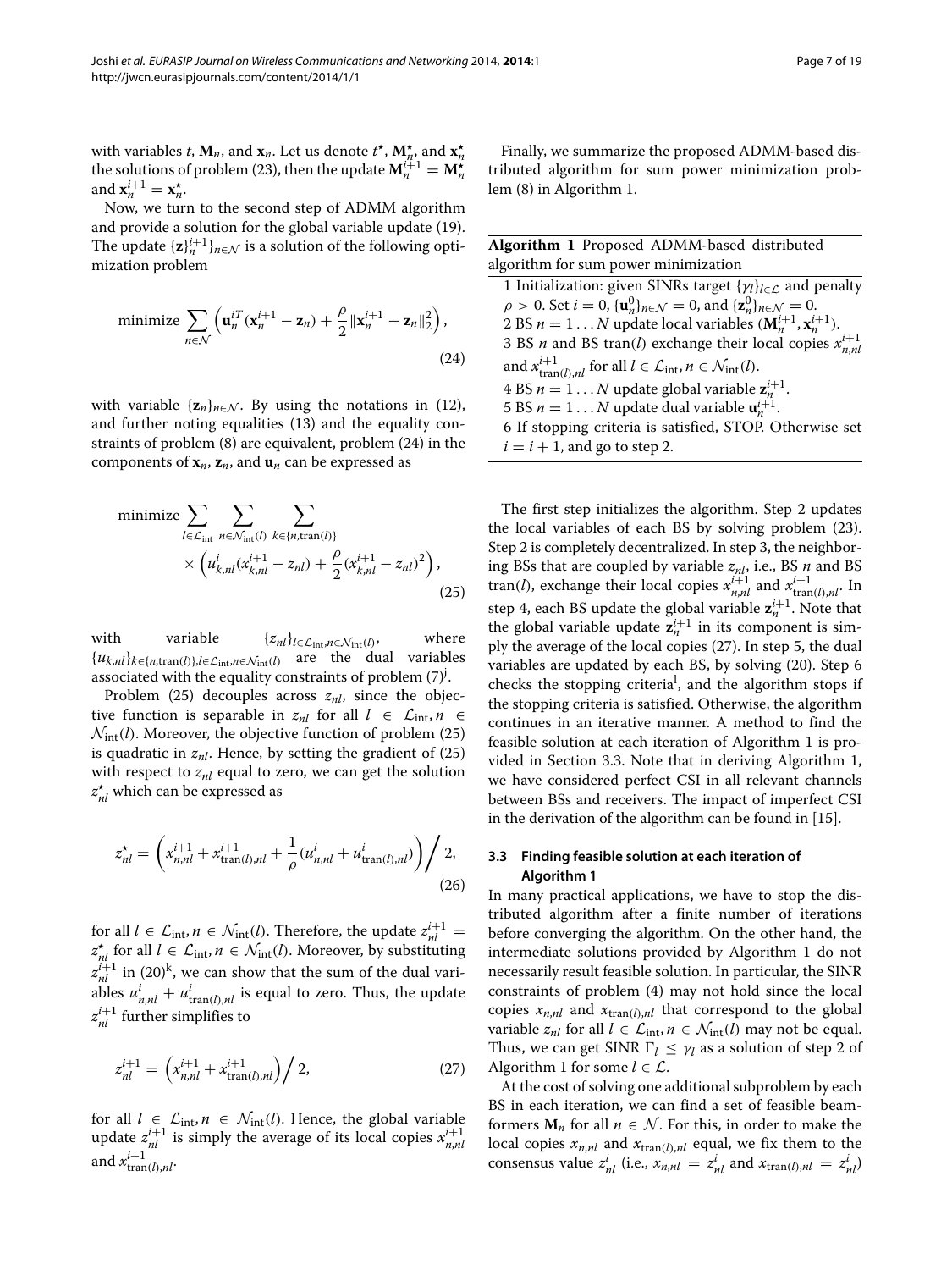minimize 
$$
t
$$
  
\nsubject to 
$$
\begin{bmatrix} t \\ \text{vec}(\mathbf{M}_n) \end{bmatrix} \succeq \text{soc } 0
$$
\n
$$
\begin{bmatrix} \sqrt{1 + \frac{1}{\gamma_l}} \mathbf{h}_l^H \mathbf{m}_l \\ \mathbf{M}_n^H \mathbf{h}_l & \\ \mathbf{\tilde{x}}_l & \\ \mathbf{\tilde{y}}_l & \\ \mathbf{M}_n^H \mathbf{h}_l & \\ \mathbf{M}_n^H \mathbf{h}_l & \\ \mathbf{M}_n^H \mathbf{h}_l & \end{bmatrix} \succeq \text{soc } 0, \quad l \in \mathcal{L}(n)
$$
\n(28)

where  $\tilde{\mathbf{x}}_l = \{x_{n,bl}\}_{b \in \mathcal{N}_{int}(l)}$ . Note that at iteration *i* the set of beamformer  $\{M_n\}_{n \in \mathcal{N}}$  is feasible for the original problem [\(4\)](#page-2-3), if problem [\(28\)](#page-7-1) is feasible for all BSs.

#### **3.4 Convergence of Algorithm [1](#page-6-2) to the global optimum of problem P1**

The convergence of Algorithm [1](#page-6-2) to the global optimal solution of problem P1 (i.e., problem [\(4\)](#page-2-3)) can be established by using proposition [\[34,](#page-18-0) Proposition 4.2].

First, by applying proposition [\[34,](#page-18-0) Proposition 4.2] to problem [\(16\)](#page-5-2), we can show that the ADMM Algorithm [1](#page-6-2) converges to the global optimal solution of problem [\(16\)](#page-5-2) (note that problem [\(16\)](#page-5-2) is compact representation of problem [\(8\)](#page-3-4)). Next, we note that the phase of the optimization variable  $\{\mathbf{m}_l\}_{l \in \mathcal{L}}$  in problems [\(8\)](#page-3-4) and [\(4\)](#page-2-3) do not change the objective and the constraints of both problems. Thus, the optimal solution obtained by Algorithm [1](#page-6-2) for problem [\(8\)](#page-3-4) is also optimal for problem [\(4\)](#page-2-3) (i.e., problem P1).

#### <span id="page-7-0"></span>**4 SINR balancing**

In this section, we derive a distributed algorithm for problem [\(5\)](#page-3-5), i.e., P2. As before in the sum power minimization problem, we begin by reformulating problem [\(5\)](#page-3-5) in the global consensus form. Then, we apply ADMM [\[21\]](#page-17-14) to derive the distributed algorithm.

#### **4.1 An equivalent reformulation: SINR balancing**

<span id="page-7-4"></span>We start by equivalently reformulating SINR balancing problem [\(5\)](#page-3-5) in the epigraph form [\[19\]](#page-17-12) as

minimize − *γ*

<span id="page-7-1"></span>subject to 
$$
\frac{|\mathbf{h}_{ll}^{H} \mathbf{m}_{l}|^{2}}{\sigma_{l}^{2} + \sum_{j \in \mathcal{L}(\text{tran}(l)), j \neq l} |\mathbf{h}_{jl}^{H} \mathbf{m}_{j}|^{2} + \sum_{n \in \mathcal{N}_{\text{int}}(l)} z_{nl}^{2}} \geq \gamma,
$$
  

$$
l \in \mathcal{L}
$$

$$
z_{nl}^{2} \geq \sum_{j \in \mathcal{L}(n)} |\mathbf{h}_{jl}^{H} \mathbf{m}_{j}|^{2}, \quad l \in \mathcal{L}_{\text{int}}, n \in \mathcal{N}_{\text{int}}(l)
$$

$$
\sum_{j \in \mathcal{L}(n)} ||\mathbf{m}_{l}||_{2}^{2} \leq p_{n}^{\max}, \quad n \in \mathcal{N}, \qquad (29)
$$

<span id="page-7-2"></span>with variables  $\gamma$ , { $\mathbf{m}_l$ }<sub>*l*∈*L*</sub>, and { $z_{nl}$ }<sub>*l*∈*L*<sub>int</sub>,*n*∈ $\mathcal{N}_{int}(l)$ .</sub>

We now follow a similar approach as in the Section [3.1](#page-3-6) to express problem [\(29\)](#page-7-2) in a global consensus form (i.e., we introduce the local copies of the coupling variables *γ* and *znl* for each BS). Since the SINR variable *γ* couples all BSs via a SINR constraints, we introduce local copies *α<sup>n</sup>* for each BS such that  $\alpha_n = \gamma$  for all  $n \in \mathcal{N}$ . For the outof-cell interference variable  $z_{nl}$ , we introduce local copies  $x_{k,nl}$  and  $x_{\text{tran}(l),nl}$ , respectively, for BS *n* and BS tran(*l*) as in problem [\(7\)](#page-3-3). Then, problem [\(29\)](#page-7-2) in the global consensus form can be expressed equivalently as

minimize − *γ*

subject to 
$$
\frac{|\mathbf{h}_{il}^{H} \mathbf{m}_{l}|^{2}}{\sigma_{l}^{2} + \sum_{j \in \mathcal{L}(n), j \neq l} |\mathbf{h}_{jl}^{H} \mathbf{m}_{j}|^{2} + \sum_{b \in \mathcal{N}_{int}(l)} x_{n,bl}^{2} \geq \alpha_{n}},
$$

$$
n \in \mathcal{N}, l \in \mathcal{L}(n)
$$

$$
x_{n,nl}^{2} \geq \sum_{j \in \mathcal{L}(n)} |\mathbf{h}_{jl}^{H} \mathbf{m}_{j}|^{2}, \quad n \in \mathcal{N}, l \in \mathcal{I}_{int}(n)
$$

$$
\sum_{j \in \mathcal{L}(n)} ||\mathbf{m}_{l}||_{2}^{2} \leq p_{n}^{\max}, \quad n \in \mathcal{N}
$$

$$
x_{k,nl} = z_{nl}, \quad k \in \{n, \text{tran}(l)\}, l \in \mathcal{L}_{int}, n \in \mathcal{N}_{int}(l)
$$

$$
\alpha_{n} = \gamma, \quad n \in \mathcal{N}, \tag{30}
$$

<span id="page-7-3"></span>with variables *γ*, { $\mathbf{m}_l$ }<sub>*l*∈*L*</sub>, { $\alpha_n$ }<sub>*n*∈N</sub>,  ${x_{k,nl}}_{k \in \{n,\text{tran}(l)\},n \in \mathcal{N},l \in \mathcal{I}_{\text{int}}(n)}$ , and  ${z_{nl}}_{l \in \mathcal{L}_{\text{int}},n \in \mathcal{N}_{\text{int}}(l)}$ . Note that in the second set of inequality constraints, we use the equivalence between the sets  $\{(n, l)|l \in \mathcal{L}_{int}, n \in \mathcal{N}_{int}(l)\}\$ and  $\{(n, l) | n \in \mathcal{N}, l \in \mathcal{I}_{int}(n)\}$  (see [\(10\)](#page-4-1)).

Now, we express problem [\(30\)](#page-7-3) more compactly. Note that except the third inequality constraints and the last equality constraints of problem [\(30\)](#page-7-3), the constraint set of problem [\(30\)](#page-7-3) is identical to that of problem [\(7\)](#page-3-3). Hence, we can use variables  $M_n$ ,  $x_n$ , and  $z_n$  to define the set  $C_n$  as given in [\(31\)](#page-7-4)

$$
C_n = \left\{\mathbf{M}_n, \mathbf{x}_n, \alpha_n \middle| \begin{array}{l}\n\frac{|\mathbf{h}_{ll}^{\text{H}} \mathbf{m}_l|^2}{\sigma_l^2 + \sum\limits_{j \in \mathcal{L}(n), j \neq l} |\mathbf{h}_{jl}^{\text{H}} \mathbf{m}_j|^2 + \sum\limits_{b \in \mathcal{N}_{\text{int}}(l)} x_{n,bl}^2 \ge \alpha_n, l \in \mathcal{L}(n)\n\end{array}\right\},\n\tag{31}
$$
\n
$$
\sum_{j \in \mathcal{L}(n)} \|\mathbf{m}_l\|_2^2 \le p_n^{\max}
$$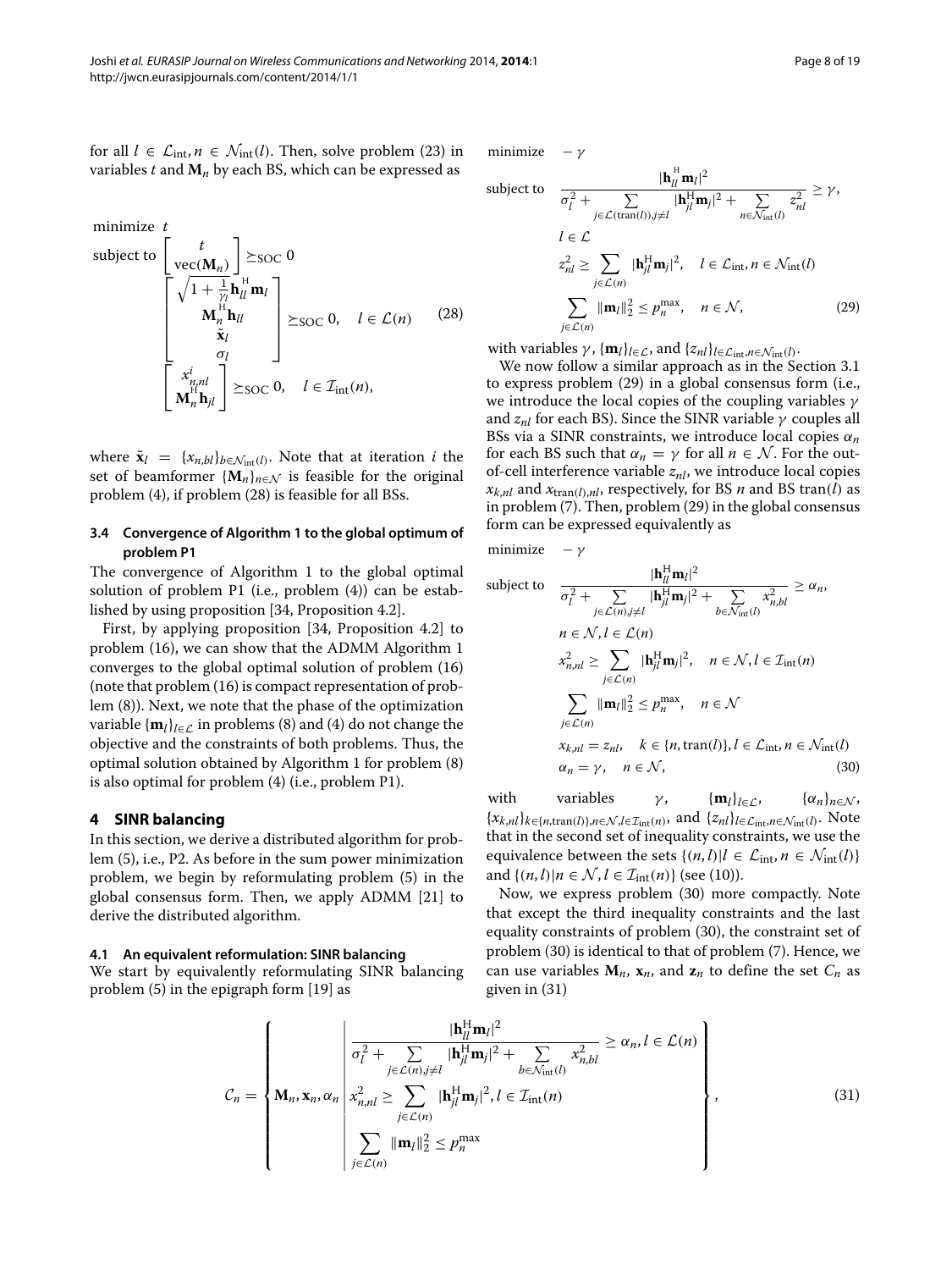and the following indicator function  $I_n(\mathbf{M}_n, \mathbf{x}_n, \alpha_n)$ 

$$
I_n(\mathbf{M}_n, \mathbf{x}_n, \alpha_n) = \begin{cases} 0 & (\mathbf{M}_n, \mathbf{x}_n, \alpha_n) \in C_n \\ \infty & \text{otherwise.} \end{cases}
$$
 (32)

Then, by using notations [\(31\)](#page-7-4) and [\(32\)](#page-8-0), consensus problem [\(30\)](#page-7-3) can be rewritten compactly as

minimize 
$$
-\gamma + \sum_{n \in \mathcal{N}} I_n(\mathbf{M}_n, \mathbf{x}_n, \alpha_n)
$$
  
subject to  $\mathbf{x}_n = \mathbf{z}_n$ ,  $n \in \mathcal{N}$   
 $\alpha_n = \gamma$ ,  $n \in \mathcal{N}$ , (33)

with variables  $\gamma$  and  $\{M_n, x_n, z_n, \alpha_n\}_{n \in \mathcal{N}}$ . Furthermore, by noting that  $\sum_{n \in \mathcal{N}} \alpha_n = N\gamma$  (from the second equality constraints of [\(33\)](#page-8-1)), problem [\(33\)](#page-8-1) can be expressed equivalently as

<span id="page-8-2"></span>minimize 
$$
\sum_{n \in \mathcal{N}} \left( -\frac{\alpha_n}{N} + I_n(\mathbf{M}_n, \mathbf{x}_n, \alpha_n) \right)
$$
  
subject to  $\mathbf{x}_n = \mathbf{z}_n$ ,  $n \in \mathcal{N}$   
 $\alpha_n = \gamma$ ,  $n \in \mathcal{N}$ , (34)

with variables  $\gamma$  and  $\{M_n, x_n, z_n, \alpha_n\}_{n \in \mathcal{N}}$ .

#### **4.2 Distributed algorithm via ADMM: SINR balancing**

To derive the ADMM algorithm, we first form the aug-mented Lagrangian [\[33\]](#page-17-26) of problem [\(34\)](#page-8-2). Let  $\mathbf{u}_n$  and  $v_n$ be the dual variables associated with the first and second consensus constraints of problem [\(34\)](#page-8-2), respectively. Then, the augmented Lagrangian can be written as

$$
L_{\rho}\left(\left\{\mathbf{M}_{n}, \mathbf{x}_{n}, \alpha_{n}, \mathbf{u}_{n}, \nu_{n}, \mathbf{z}_{n}\right\}_{n \in \mathcal{N}}, \gamma\right)
$$
\n
$$
= \sum_{n \in \mathcal{N}} \left(-\frac{\alpha_{n}}{N} + I_{n}(\mathbf{M}_{n}, \mathbf{x}_{n}, \alpha_{n}) + \mathbf{u}_{n}^{T}(\mathbf{x}_{n} - \mathbf{z}_{n}) + \nu_{n}(\alpha_{n} - \gamma) + \frac{\rho}{2} ||\mathbf{x}_{n} - \mathbf{z}_{n}||_{2}^{2} + \frac{\rho}{2}(\alpha_{n} - \gamma)^{2}\right),
$$
\n(35)

where *ρ >* 0 is the *penalty parameter*. Each iteration of ADMM consists of the following steps [\[21\]](#page-17-14)

$$
\mathbf{M}_{n}^{i+1}, \mathbf{x}_{n}^{i+1}, \alpha_{n}^{i+1} = \operatorname*{argmin}_{\mathbf{M}_{n}, \mathbf{x}_{n}, \alpha_{n}} L_{\rho} \left( \mathbf{M}_{n}, \mathbf{x}_{n}, \alpha_{n}, \mathbf{u}_{n}^{i}, \nu_{n}^{i}, \mathbf{z}_{n}^{i}, \gamma^{i} \right),
$$

$$
n \in \mathcal{N} \tag{36}
$$

$$
\{\mathbf{z}_{n}^{i+1}\}_{n\in\mathcal{N}},\gamma^{i+1}=\operatorname*{argmin}_{\{\mathbf{z}_{n}\}_{n\in\mathcal{N}},\gamma}L_{\rho}\left(\left\{\mathbf{M}_{n}^{i+1},\mathbf{x}_{n}^{i+1},\alpha_{n}^{i+1},\mathbf{u}_{n}^{i},\right.\right.\right.
$$

$$
v_{n}^{i},\mathbf{z}_{n}\right\}_{n\in\mathcal{N}},\gamma\right)
$$
(37)

$$
\mathbf{u}_{n}^{i+1} = \mathbf{u}_{n}^{i} + \rho \left( \mathbf{x}_{n}^{i+1} - \mathbf{z}_{n}^{i+1} \right), \quad n \in \mathcal{N} \qquad (38)
$$

$$
v_n^{i+1} = v_n^i + \rho \left( \alpha_n^{i+1} - \gamma^{i+1} \right), \quad n \in \mathcal{N}.
$$
 (39)

Note that the first step is completely decentralized. Each BS *n*  $\in$  *N* updates the local variables  $(M_n^{i+1}, x_n^{i+1}, \alpha_n^{i+1})$  by solving the following optimization problem

<span id="page-8-0"></span>minimize 
$$
-\frac{\alpha_n}{N} + I_n(\mathbf{M}_n, \mathbf{x}_n, \alpha_n) + \mathbf{u}_n^{iT}(\mathbf{x}_n - \mathbf{z}_n^i)
$$
  
  $+ v_n^i(\alpha_n - \gamma^i) + \frac{\rho}{2} ||\mathbf{x}_n - \mathbf{z}_n^i||_2^2 + \frac{\rho}{2}(\alpha_n - \gamma^i)^2,$  (40)

<span id="page-8-1"></span>with variables  $\alpha_n$ ,  $\mathbf{M}_n$ , and  $\mathbf{x}_n$ . Let  $\mathbf{v}_n = (1/\rho)\mathbf{u}_n$  and  $\lambda_n =$  $(1/\rho)v_n$ , then by combining the linear and quadratic terms of the objective function<sup>m</sup>, problem [\(40\)](#page-8-3) can be written as

<span id="page-8-4"></span>minimize 
$$
-\frac{\alpha_n}{N} + I_n(\mathbf{M}_n, \mathbf{x}_n, \alpha_n) + \frac{\rho}{2} ||\mathbf{x}_n - \mathbf{z}_n^i + \mathbf{v}_n^i||_2^2
$$
  
  $+ \frac{\rho}{2} (\alpha_n - \gamma^i + \lambda_n^i)^2,$  (41)

with variables  $\alpha_n$ ,  $M_n$ , and  $x_n$ . Note that in the objec-tive function of [\(41\)](#page-8-4), constant terms  $\frac{\rho}{2} ||\mathbf{v}_n^i||_2^2$  and  $\frac{\rho}{2} (\lambda_n^i)^2$ are dropped, since they do not affect the solution of the optimization problem.

Problem [\(41\)](#page-8-4) is not a convex problem, due to the indicator function  $I_n(\mathbf{M}_n, \mathbf{x}_n, \alpha_n)$  is a function of nonconvex set  $C_n$  (see [\(31\)](#page-7-4)). However, for fixed  $\alpha_n$ , set  $C_n$  is a convex set, and hence, problem [\(41\)](#page-8-4) can be solved easily. Therefore, to solve problem [\(41\)](#page-8-4), we first find the optimal  $\alpha_n^{\star}$  and then find  $\mathbf{M}_n^{\star}$  and  $\mathbf{x}_n^{\star}$ .

For fixed  $\alpha_n$ , let us denote the optimal value function of problem [\(41\)](#page-8-4) as

$$
p(\alpha_n) = \inf_{\mathbf{M}_n, \mathbf{x}_n} \left( -\frac{\alpha_n}{N} + I_n(\mathbf{M}_n, \mathbf{x}_n, \alpha_n) + \frac{\rho}{2} ||\mathbf{x}_n - \mathbf{z}_n^i + \mathbf{v}_n^i||_2^2 + \frac{\rho}{2} (\alpha_n - \gamma^i + \lambda_n^i)^2 \right)
$$
\n
$$
= \inf_{\mathbf{M}_n, \mathbf{x}_n} \left( I_n(\mathbf{M}_n, \mathbf{x}_n, \alpha_n) + \frac{\rho}{2} ||\mathbf{x}_n - \mathbf{z}_n^i + \mathbf{v}_n^i||_2^2 \right)
$$
\n(42)

<span id="page-8-6"></span><span id="page-8-5"></span>
$$
-\frac{\alpha_n}{N} + \frac{\rho}{2}(\alpha_n - \gamma^i + \lambda_n^i)^2,
$$
\n(43)

where [\(43\)](#page-8-5) follows by noting that  $\alpha_n/N$  and  $\frac{\rho}{2}(\alpha_n - \gamma^i +$  $\lambda_n^i$ <sup>2</sup> are independent of the optimization variables  $M_n$ and  $\mathbf{x}_n$ . Then, the optimal value of problem [\(41\)](#page-8-4) is given by

$$
p^* = \inf_{\alpha_n} p(\alpha_n). \tag{44}
$$

<span id="page-8-8"></span>For ease of presentation, let us express the optimal value function  $p(\alpha_n)$  in [\(43\)](#page-8-5) as

<span id="page-8-9"></span><span id="page-8-7"></span>
$$
p(\alpha_n) = \tilde{p}(\alpha_n) - \frac{\alpha_n}{N} + \frac{\rho}{2}(\alpha_n - \gamma^i + \lambda_n^i)^2, \tag{45}
$$

<span id="page-8-3"></span>where  $\tilde{p}(\alpha_n)$  is the optimal value of the following optimization problem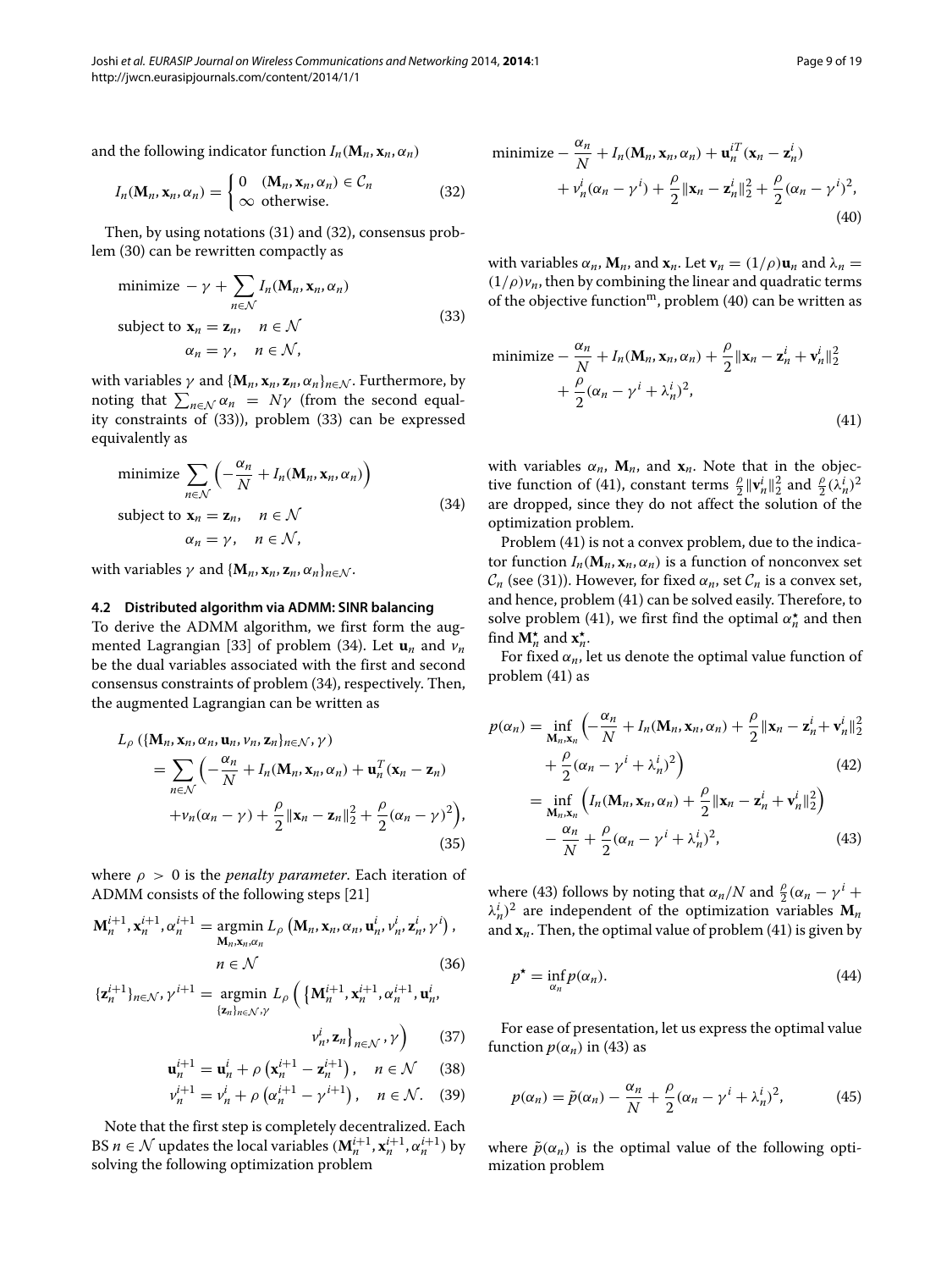minimize  $\frac{\rho}{2} \|\mathbf{x}_n - \mathbf{z}_n^i + \mathbf{v}_n^i\|_2^2$ subject to  $\frac{|\mathbf{h}_l^{\mathrm{H}} \mathbf{m}_l|^2}{2 \cdot \mathbf{h}_l^{\mathrm{H}} \cdot \mathbf{h}_l^{\mathrm{H}}}$  $\sigma_l^2 + \sum_{j \in \mathcal{L}(n), j \neq l} |\mathbf{h}_{jl}^H \mathbf{m}_j|^2 + \sum_{b \in \mathcal{N}_{int}(l)}$  $\frac{1}{x_{n,bl}^2} \geq \alpha_n$  $l \in \mathcal{L}(n)$  $x_{n,nl}^2 \geq \sum$ *j*∈L*(n)*  $|\mathbf{h}_{jl}^{\mathrm{H}} \mathbf{m}_{j}|^{2}$ ,  $l \in \mathcal{I}_{\mathrm{int}}(n)$  $\sum$  $\|\mathbf{m}_{l}\|_{2}^{2} \leq p_{n}^{\max}$ , (46)

with variables  $\mathbf{x}_n$  and  $\{\mathbf{m}_l\}_{l \in \mathcal{L}(n)}$ . Note that to write [\(46\)](#page-9-0), we have used the notations defined in [\(31\)](#page-7-4) and [\(32\)](#page-8-0).

*j*∈L*(n)*

Let the interval  $[0, \alpha_n^{\max}]$  denote the range of feasible  $\alpha_n$  for problem [\(46\)](#page-9-0). Note that the optimal value  $\tilde{p}(\alpha_n)$  is a nondecreasing function of  $\alpha_n \in [0, \alpha_n^{\max}]$  (see Appendix [1\)](#page-15-1). Based on this observation, in Appendix [1,](#page-15-1) we have provided the condition for which  $p(\alpha_n)$  is a unimodal function and propose the bracketing method [\[30,](#page-17-23)[31\]](#page-17-24) to solve problem [\(44\)](#page-8-6). In Algorithm [2,](#page-9-1) we summarize the bracketing method (golden ratio search) [\[30,](#page-17-23) Section 8.1] to find the optimal  $\alpha_n^{\star}$  for problem [\(44\)](#page-8-6).

**Algorithm 2** Bracketing method to find optimal *α- <sup>n</sup>* for problem [\(44\)](#page-8-6)

<span id="page-9-1"></span>1 Initialization: given SINR interval  $[0, \alpha_n^{\max}]$ ,  $r = (\sqrt{5} - \frac{1}{2})$ 1)/2, and  $\epsilon > 0$ . Set  $a = 0$ ,  $b = a_n^{\max}$ ,  $c = ra + (1 - r)b$ , and  $d = (1 - r)a + rb$ . 2 Compute  $p(c)$  and  $p(d)$  using [\(45\)](#page-8-7). 3 Squeeze the search SINR range: if  $p(c) < p(d)$ , set  $b = d$ , else set  $a = c$ . 4 Compute  $c = ra + (1 - r)b$  and  $d = (1 - r)a + rb$ . 5 Stopping criterion: if  $b - a < \epsilon$ , STOP, and set  $\alpha_n^* = c$ . Otherwise, go to step 2.

Next, we find  $\mathbf{x}_n^*$  and  $\mathbf{M}_n^* = {\mathbf{m}_l^*}_{l \in L(n)}$  that are associated with  $\alpha_n^*$  by solving problem [\(46\)](#page-9-0). By writing problem [\(46\)](#page-9-0) in the epigraph form, and then following the approach of [\[16,](#page-17-6) Section IV-B], problem [\(46\)](#page-9-0) can be formulated equivalently in the form of SOCP as

minimize 
$$
t
$$
  
\nsubject to 
$$
\begin{bmatrix} t \\ \sqrt{\rho/2}(\mathbf{x}_n - \mathbf{z}_n^i + \mathbf{v}_n^i) \end{bmatrix} \ge \text{soc } 0
$$
\n
$$
\begin{bmatrix} \sqrt{1 + \frac{1}{\alpha_n} \mathbf{h}_u^H \mathbf{m}_l} \\ \mathbf{M}_n^H \mathbf{h}_{ll} \\ \tilde{\mathbf{x}}_l \\ \sigma_n \end{bmatrix} \ge \text{soc } 0, \quad l \in \mathcal{L}(n) \quad (47)
$$
\n
$$
\begin{bmatrix} x_{n,nl} \\ \mathbf{M}_n^H \mathbf{h}_{jl} \end{bmatrix} \ge \text{soc } 0, \quad l \in \mathcal{I}_{int}(n)
$$
\n
$$
\begin{bmatrix} \sqrt{p_n^{\max}} \\ \mathbf{vec}(M_n) \end{bmatrix} \ge \text{soc } 0,
$$

with variables *t*,  $\mathbf{x}_n$ , and  $\mathbf{M}_n$ , where  $\tilde{\mathbf{x}}_l = \{x_{n,bl}\}_{b \in \mathcal{N}_{\text{int}}(l)}$  is a subset of  $\mathbf{x}_n$  (see [\(12\)](#page-4-4)), the matrix  $\mathbf{h}_{il}$  in the third set of constraints denotes the channel from BS *n* to link *l* (i.e., the index *j* in the third set of constraints denotes an arbitrary link in  $\mathcal{L}(n)$ ). Note that to write problem [\(46\)](#page-9-0) in the SOCP form [\(47\)](#page-9-2), we first took the square root of the objective function of [\(46\)](#page-9-0). Hence, the optimal value of problem [\(46\)](#page-9-0) is given by  $t^{*2}$  (i.e.,  $\tilde{p}(\alpha_n^*) = t^{*2}$ ), where  $t^*$  is the solution of problem [\(47\)](#page-9-2).

<span id="page-9-0"></span>We now turn to the second step of ADMM in [\(37\)](#page-8-8), where the global variables  $\{z_n\}_{n \in \mathcal{N}}^{i+1}$  and  $\gamma^{i+1}$  are updated. By dropping the constant terms which do not affect the solution, problem [\(37\)](#page-8-8) can be written as

<span id="page-9-3"></span>minimize 
$$
\sum_{n \in \mathcal{N}} \left( \mathbf{u}_n^{iT} (\mathbf{x}_n^{i+1} - \mathbf{z}_n) + v_n^i (\alpha_n^{i+1} - \gamma) + \frac{\rho}{2} ||\mathbf{x}_n^{i+1} - \mathbf{z}_n||_2^2 + \frac{\rho}{2} (\alpha_n^{i+1} - \gamma)^2 \right),
$$
\n(48)

with variables  $\{z_n\}_{n\in\mathcal{N}}$  and  $\gamma$ .

Problem [\(48\)](#page-9-3) is separable in variables  $\{z_n\}_{n \in \mathcal{N}}$  and  $\gamma$ . Note that minimization of problem [\(48\)](#page-9-3) with respect to  ${\bf z}_n\}_{n\in\mathcal{N}}$  yields problem [\(24\)](#page-6-0), and hence, the solution {**z***- <sup>n</sup>*}*n*∈<sup>N</sup> is given by [\(27\)](#page-6-3). Here, we provide the solution for *γ* . Minimization of problem [\(48\)](#page-9-3) with respect to *γ* yields the following optimization problem

<span id="page-9-4"></span>minimize 
$$
\sum_{n \in \mathcal{N}} \left( v_n^i (\alpha_n^{i+1} - \gamma) + \frac{\rho}{2} (\alpha_n^{i+1} - \gamma)^2 \right).
$$
 (49)

Problem [\(49\)](#page-9-4) is an unconstrained quadratic optimization problem in  $\gamma$ . Therefore, by setting the gradient of problem [\(49\)](#page-9-4) with respect to *γ* equal to zero, we can get

<span id="page-9-5"></span>
$$
\gamma^* = \frac{\sum_{n \in \mathcal{N}} v_n^i + \rho \alpha_n^{i+1}}{\rho N}.
$$
\n(50)

<span id="page-9-2"></span>Hence, the update  $\gamma^{i+1} = \gamma^*$ . Moreover, by substituting  $\gamma^{i+1}$  in [\(39\)](#page-8-9), we can show that the sum of the dual variables  $\sum_{n \in \mathcal{N}} v_n^i$  is equal to zero. Thus, the update  $\gamma^{i+1}$ (i.e., [\(50\)](#page-9-5)) further simplifies to

<span id="page-9-6"></span>
$$
\gamma^{\star} = \frac{\sum_{n \in \mathcal{N}} \alpha_n^{i+1}}{N}.\tag{51}
$$

We now summarize the proposed ADMM-based distributed algorithm for SINR balancing problem in Algorithm [3.](#page-10-1)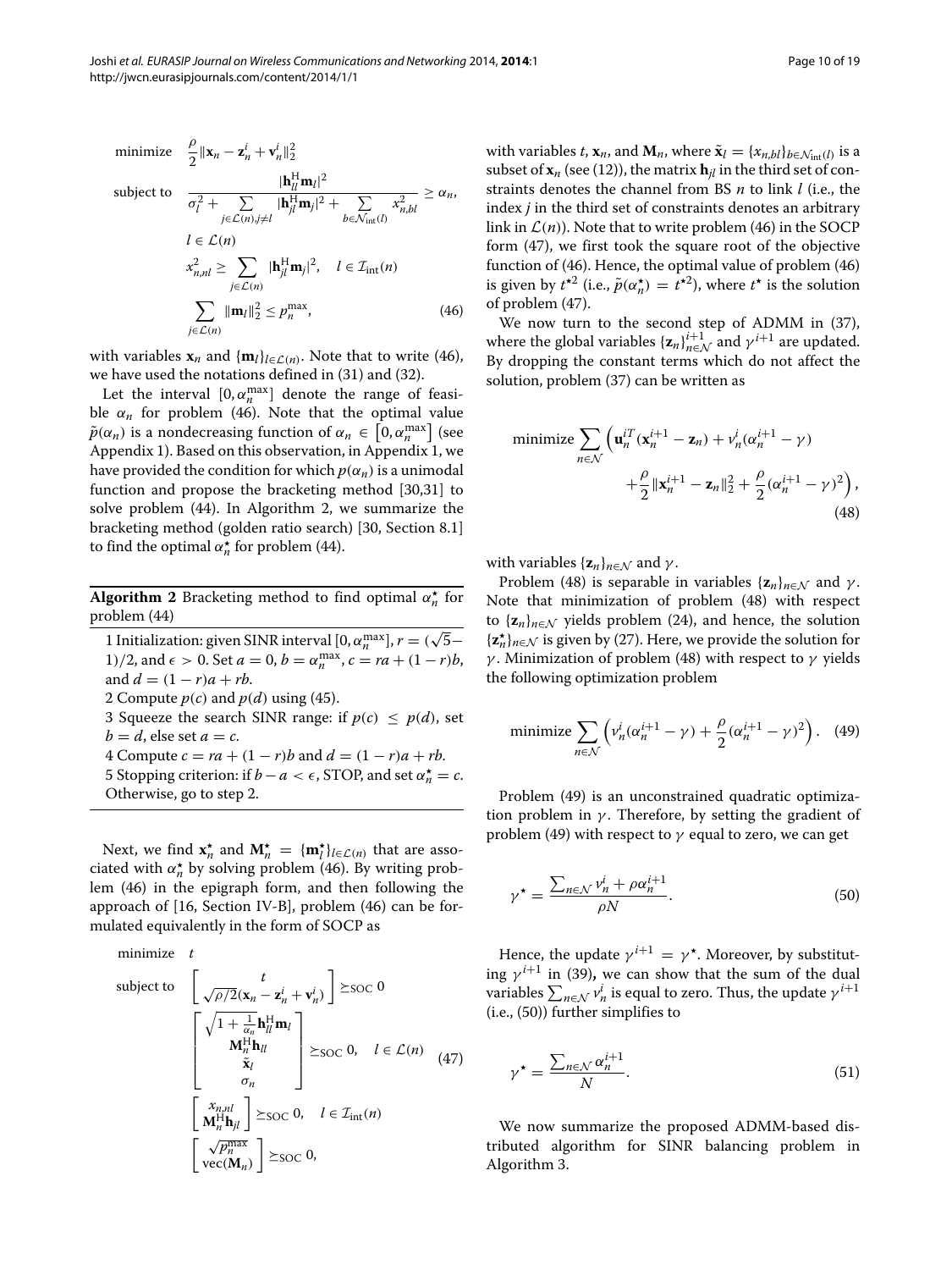**Algorithm 3** Proposed ADMM-based distributed algorithm for SINR balancing

<span id="page-10-1"></span>1 Initialization: given maximum transmit power  $p_n^{\max}$ for all  $n \in \mathcal{N}$  and penalty  $\rho > 0$ . Set  $i = 0$ ,  $\{\mathbf{u}_n^0\}_{n \in \mathcal{N}} = 0$ , and  $\{v_n^0\}_{n \in \mathcal{N}} = 0$ . 2 BS  $n = 1...N$  update local variables  $(M_n^{i+1}, x_n^{i+1})$ 

 $\alpha_n^{i+1}$ .

3 Exchange local updates:

- a BS *n* and BS tran(*l*) exchange their local copies  $x_{n,nl}^{i+1}$ and  $x_{\text{tran}(l),nl}^{i+1}$  for all  $n \in \mathcal{L}_{\text{int}}, n \in \mathcal{N}_{\text{int}}(l)$ .
- b BS *n* transmits local copy  $\alpha_n^{i+1}$  to all other BSs for all  $n \in \mathcal{N}$ .

4 BS  $n = 1...N$  update global variables  $(\mathbf{z}_n^{i+1}, \gamma)$ . 5 BS  $n = 1...N$  update dual variables  $(\mathbf{u}_n^{i+1}, v_n^{i+1})$ . 6 If stopping criteria is satisfied, STOP. Otherwise set  $i = i + 1$ , and go to step 2.

The computational steps of Algorithm [3](#page-10-1) is similar to that of Algorithm [1.](#page-6-2) As in Algorithm [1,](#page-6-2) step 1 initializes the algorithm. Step 2 updates the local variables. In step 3, BSs exchange their local copies to update the global variables. Local copies  $x_{n,nl}^{i+1}$  and  $x_{\text{tran}(l),nl}^{i+1}$  are exchanged between the adjacent BS  $n$  and BS tran( $l$ ), while local copy  $α<sub>n</sub>$  is broadcasted to all other BSs. Steps 4 and 5 updates the global and dual variables, respectively. Note that steps 2, 4, and 5 are completely decentralized. Step 6 checks the stopping criteria<sup>n</sup>. A method to find the feasible solution at each iteration of Algorithm [3](#page-10-1) is provided in next section.

# **4.3 Finding feasible solution at each iteration of Algorithm [3](#page-10-1)**

Note that at each step of Algorithm [3,](#page-10-1) the locally obtained SINR  $\alpha_n$  for all  $n \in \mathcal{N}$  are not necessarily balanced (i.e.,  $\alpha_n$  for all  $n \in \mathcal{N}$  are not necessarily equal). So, we can take the global variable  $\gamma^i$ , which is the average of  $\alpha_n$  for all  $n \in$  $N$ , as the intermediate solution of Algorithm [3.](#page-10-1) However, due to the difference in the local copies  $x_{n,nl}^{i+1}$  at BS *n* and  $x_{\text{tran}(l),nl}^{i+1}$  at BS tran $(l)$ , and the maximum transmit power constraint of the BSs, the intermediate solution  $\gamma^{i}$  may not be feasible for all BSs.

<span id="page-10-2"></span>Therefore, it is necessary to check the feasibility of  $\gamma^{i}$  to use it as the intermediate solution at each step of Algo-rithm [3.](#page-10-1) The SINR  $\gamma^i$  is feasible for BS *n*, if their exist a feasible solution of problem [\(47\)](#page-9-2) for  $\alpha_n = \gamma^i$  and given out-of-cell interference value  $\mathbf{x}_n$ . Thus, we set  $\alpha_n = \gamma^i$ and  $\mathbf{x}_n = \mathbf{z}_n^i$  for all  $n \in \mathcal{N}$  (i.e.,  $\alpha_n$  and  $\mathbf{x}_n$  are set equal to the consensus value). Then, check the feasibility of problem [\(47\)](#page-9-2) by each BS in between steps 4 and 5 of Algorithm [3,](#page-10-1) which is equivalent to the following SOCP feasibility problem

find 
$$
\{\mathbf{m}_l\}_{l \in \mathcal{L}(n)}
$$
  
\nsubject to 
$$
\begin{bmatrix}\n\sqrt{1 + \frac{1}{\alpha_n}} \mathbf{h}_{ll}^H \mathbf{m}_l \\
\mathbf{M}_n^H \mathbf{h}_{ll}^H\n\end{bmatrix} \succeq_{\text{SOC}} 0, \quad l \in \mathcal{L}(n)
$$
\n
$$
\begin{bmatrix}\nx_{n,nl} \\
\mathbf{M}_n^H \mathbf{h}_{jl}\n\end{bmatrix} \succeq_{\text{SOC}} 0, \quad l \in \mathcal{I}_{\text{int}}(n)
$$
\n
$$
\begin{bmatrix}\nx_{n,nl} \\
\mathbf{M}_n^H \mathbf{h}_{jl}\n\end{bmatrix} \succeq_{\text{SOC}} 0, \quad l \in \mathcal{I}_{\text{int}}(n)
$$
\n
$$
\begin{bmatrix}\n\sqrt{p_n^{\text{max}}}\n\end{bmatrix} \succeq_{\text{SOC}} 0, \quad l \in \mathcal{I}_{\text{int}}(n)
$$
\n(52)

with variable  $\mathbf{M}_n = [\mathbf{m}_l]_{l \in \mathcal{L}(n)}$ , where  $\tilde{\mathbf{x}}_l = \{x_{n,bl}\}_{b \in \mathcal{N}_{\text{int}}(l)}$ is a subset of  $\mathbf{x}_n$  (see [\(12\)](#page-4-4)), the matrix  $\mathbf{h}_{il}$  in the third set of constraints denotes the channel from BS *n* to link *l* (i.e., the index *j* in the third set of constraints denotes an arbitrary link in  $\mathcal{L}(n)$ ). Note that  $\gamma^{i}$  is feasible for the original problem [\(5\)](#page-3-5) only if problem [\(52\)](#page-10-2) is feasible for all BSs. Thus, in Algorithm [3,](#page-10-1) we can update the feasible SINR  $γ<sup>i</sup><sub>feas</sub>$  as

<span id="page-10-3"></span>
$$
\gamma_{\text{feas}}^{i} = \begin{cases} \gamma^{i} & \text{if problem (52) is feasiblem for all } n \in \mathcal{N} \\ \gamma_{\text{feas}}^{i-1} & \text{otherwise,} \end{cases} \tag{53}
$$

where  $\gamma_{\rm feas}^0=0.$ 

## <span id="page-10-0"></span>**5 Numerical example**

In this section, we numerically evaluate the performance of proposed Algorithms [1](#page-6-2) and [3.](#page-10-1) In our simulations, two multicell wireless networks as shown in Figure [1](#page-2-0) are considered. In the case of first network (i.e., Figure [1a](#page-2-0)), there are  $N = 2$  BSs with  $T = 4$  antennas at each one. The distance between the BSs is denoted by  $D_{\text{BS}}$ . In the case of second network (i.e., Figure [1b](#page-2-0)), there are  $N = 7$  BSs with  $T = 6$  antennas at each one. The BSs are located such that they form the hexagon, and the distance between the BSs is denoted by  $D_{\text{BS}}$ . We assume that BSs have circular transmission and interference regions, where the radius of the transmission region of each BS is denoted by  $R_{\text{BS}}$ , and the radius of the interference region of each BS is denoted by *R*int. For simplicity, we assume 4 users per cell in the first network, and three users per cell in the second network. The location of users associated with BSs is arbitrarily chosen as shown in Figure [1.](#page-2-0)

We assume an exponential path loss model, where the channel matrix between BSs and users is modeled as

$$
\mathbf{h}_{jl} = \left(\frac{d_{jl}}{d_0}\right)^{-\eta/2} \mathbf{c}_{jl},
$$

where  $d_{il}$  is the distance from the transmitter of data stream *j* (i.e., BS tran*(j)*) to the receiver of data stream *l* (i.e., user  $rec(l)$ ),  $d_0$  is the *far field reference distance* [\[35\]](#page-18-1),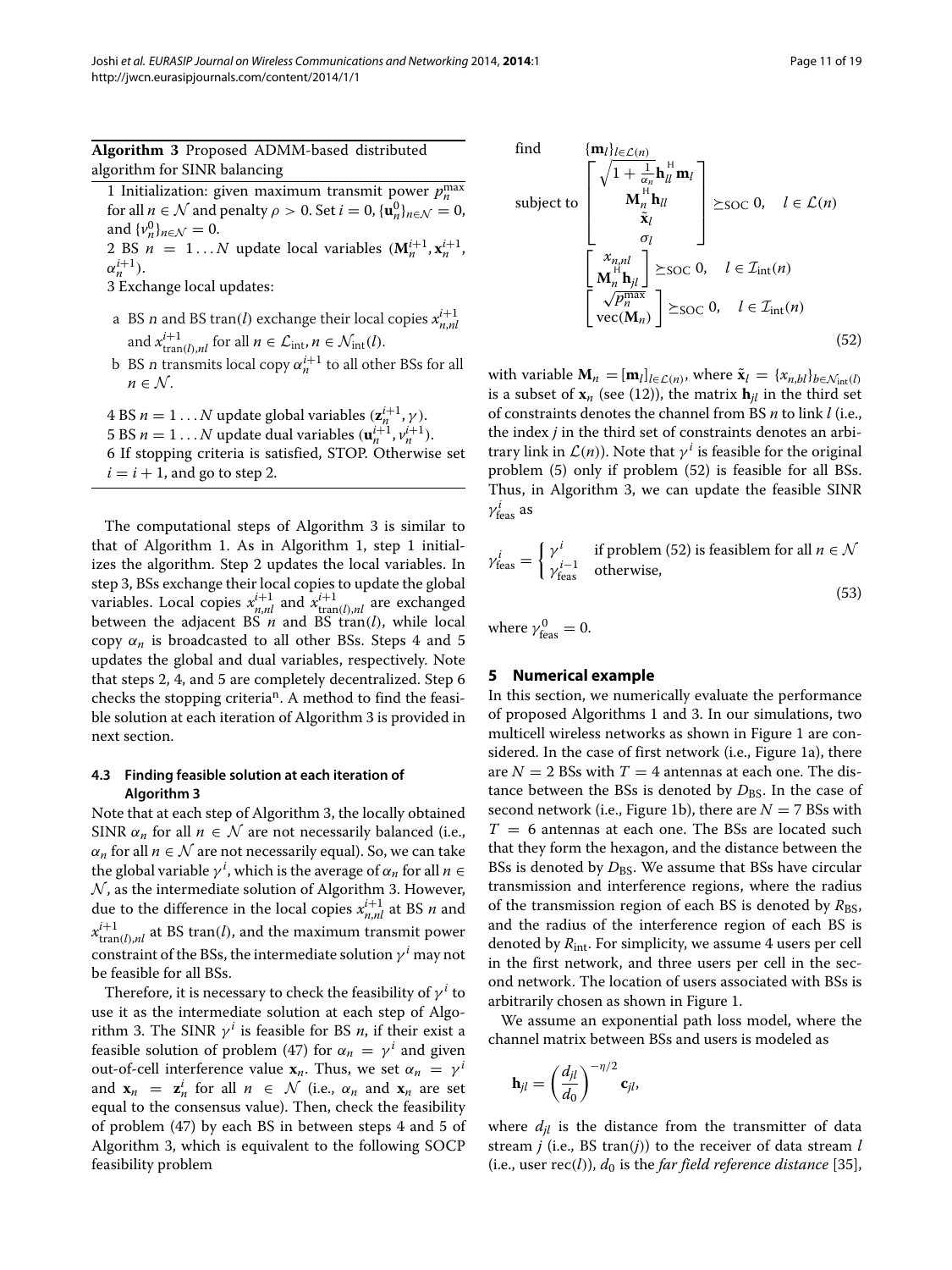*η* is the path loss exponent, and  $\mathbf{c}_{il} \in C^T$  is arbitrarily chosen from the distribution  $CN(0, I)$  (i.e., frequencyflat fading channel with uncorrelated antennas). Here, we refer an arbitrarily generated set of fading coefficients  $C =$  ${c_{ij}}|i, l \in \mathcal{L}$  as a *single fading realization*.

We assume that the maximum power constraint is same for each BS, i.e.,  $p_n^{\max} = p_0^{\max}$  for all  $n \in \mathcal{N}$ , and  $\sigma_l = \sigma$ for all  $l \in \mathcal{L}$ . We define the signal-to-noise ratio (SNR) operating point at a distance *r* as

<span id="page-11-1"></span>
$$
SNR(r) = \left(\frac{r}{d_0}\right)^{-\eta} \frac{p_0^{\text{max}}}{\sigma^2}.
$$
 (54)

In our simulations, we set  $d_0 = 1$ ,  $\eta = 4$ ,  $\sigma^2 = 1$ ,  $p_0^{\text{max}}/\sigma^2 = 45 \text{ dB}, \text{SNR}(R_{\text{int}}) = 0 \text{ dB}, \text{SNR}(R_{\text{BS}}) = 5 \text{ dB},$ and  $D_{\text{BS}} = 1.5 \times R_{\text{BS}}$ .

To illustrate the convergence behavior of Algorithm [1,](#page-6-2) we consider a single fading realization and run the algorithm for both networks shown in Figure [1.](#page-2-0) For a comparison, we consider a dual decomposition-based distributed algorithm (DDA) proposed in [\[12\]](#page-17-7). For DDA [\[12\]](#page-17-7), we consider fixed step size  $\alpha$  to solve the master problem (see in [\[12\]](#page-17-7)), which is based on the subgradient method [\[18\]](#page-17-10).

Figure [3](#page-11-0) shows the normalized power accuracy  $|p^i$  $p^{\star}$ // $p^{\star}$ , where  $p^i$  is the objective value at *i*th iteration, and  $p^*$  is the optimal objective value obtained by using centralized algorithm [\[16,](#page-17-6) Section IV]. SINR target is set to  $\gamma_l = 5$  dB for all  $l \in \mathcal{L}$ . DDA [\[12\]](#page-17-7) plots are drawn for the subgradient step size  $\alpha = 10, 50, 100$ . For Algorithm [1,](#page-6-2) the penalty parameter is set to  $\rho$  = 0.5*β*, *β*, 2*β*, where *β* depends on the problem parameters (detailed in Appendix [2\)](#page-16-0) and it is defined as

$$
\beta = \max_{n \in \mathcal{N}} \left\{ \sum_{l \in \mathcal{L}(n)} (10^{0.1 \times \gamma_l}) / ||\mathbf{h}_{ll}||_2^2 \right\}.
$$
 (55)

Results show that the proposed Algorithm [1](#page-6-2) converges much faster than DDA [\[12\]](#page-17-7). For example, in both multicell networks, Algorithm [1](#page-6-2) can achieve normalized power accuracy  $10^{-2}$  in less than 10 iterations. However, in order to gain the same accuracy (i.e., normalized power accuracy  $10^{-2}$ ), DDA [\[12\]](#page-17-7) requires more than 200 iterations for all simulated cases in both networks. Results also show that Algorithm [1](#page-6-2) performs very well for a wide range of values of *ρ*. Hence, Algorithm [1](#page-6-2) is less sensitive to the variation of values of *ρ*, while the results show that the convergence speed of DDA [\[12\]](#page-17-7) is quite sensitive to the variation of the subgradient step size *α*.

In order to see the average behavior of the proposed Algorithm [1,](#page-6-2) we next consider fading case. Here, we run Algorithm [1](#page-6-2) for 500 fading realizations with the algorithm parameter  $\rho = 2\beta$  for both networks shown in Figure [1.](#page-2-0) We first present the feasibility rate of the proposed algorithm, and then, we provide the average performance of the algorithm.

Figure [4](#page-12-0) shows the feasibility rate of Algorithm [1](#page-6-2) versus iteration for SINR target  $\gamma_l = 5$  dB and 15 dB for all  $l \in \mathcal{L}$ . For a comparison, we consider DDA [\[12\]](#page-17-7) with the subgradient step size  $\alpha = 50$ . Plots are drawn for the first 50 iterations. Results show that the proposed algorithm can achieves the feasible solution for all channel realizations (for multicell network 1a, the proposed algorithm achieves the feasible solution for all simulated cases; and for multicell network 1b, the feasibility rate improves with the iteration). However, for DDA [\[12\]](#page-17-7) feasibility rate depends on the network size and the SINR target. For

<span id="page-11-0"></span>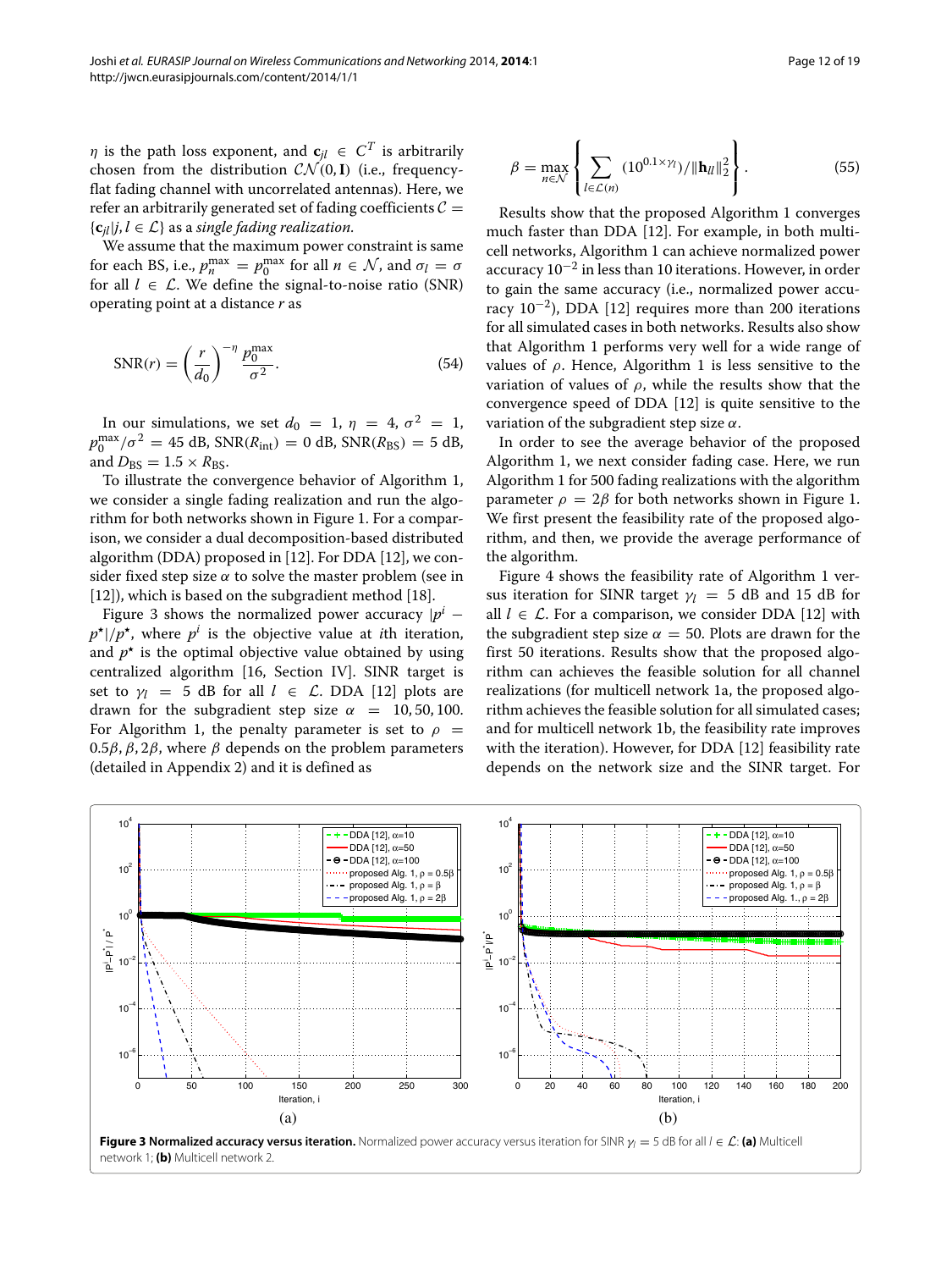

<span id="page-12-0"></span>example, in the case of small network and low SINR target (i.e., multicell network 1a and SINR target  $\gamma_l = 5$  dB), DDA [\[12\]](#page-17-7) can achieve the feasible solution for all simulated cases. But, with increase in the SINR target and the network size, the feasibility rate of DDA [\[12\]](#page-17-7) drops significantly. For example, in multicell network 1b for SINR target  $\gamma$ <sup>*l*</sup> = 15 dB, DDA [\[12\]](#page-17-7) is not able to find a feasible solution for any of the fading realization.

Figure [5](#page-12-1) shows the average sum power versus iteration for multicell network 1a. The SINR target *γ<sup>l</sup>* is set to 15

dB for all  $l \in \mathcal{L}$ . For a comparison, we consider centralized algorithm [\[16,](#page-17-6) Section IV] and DDA [\[12\]](#page-17-7). DDA [\[12\]](#page-17-7) plots are drawn for the subgradient step size  $\alpha = 10, 50$ . For a fair comparison of Algorithm [1,](#page-6-2) DDA [\[12\]](#page-17-7), and the centralized algorithm [\[16,](#page-17-6) Section IV], the plots are drawn for the fading realizations that are feasible for all considered algorithms. Results show that the convergence speed of proposed Algorithm [1](#page-6-2) compared with DDA [\[12\]](#page-17-7) is fast and can achieves the centralized solution in less than ten iterations.

<span id="page-12-1"></span>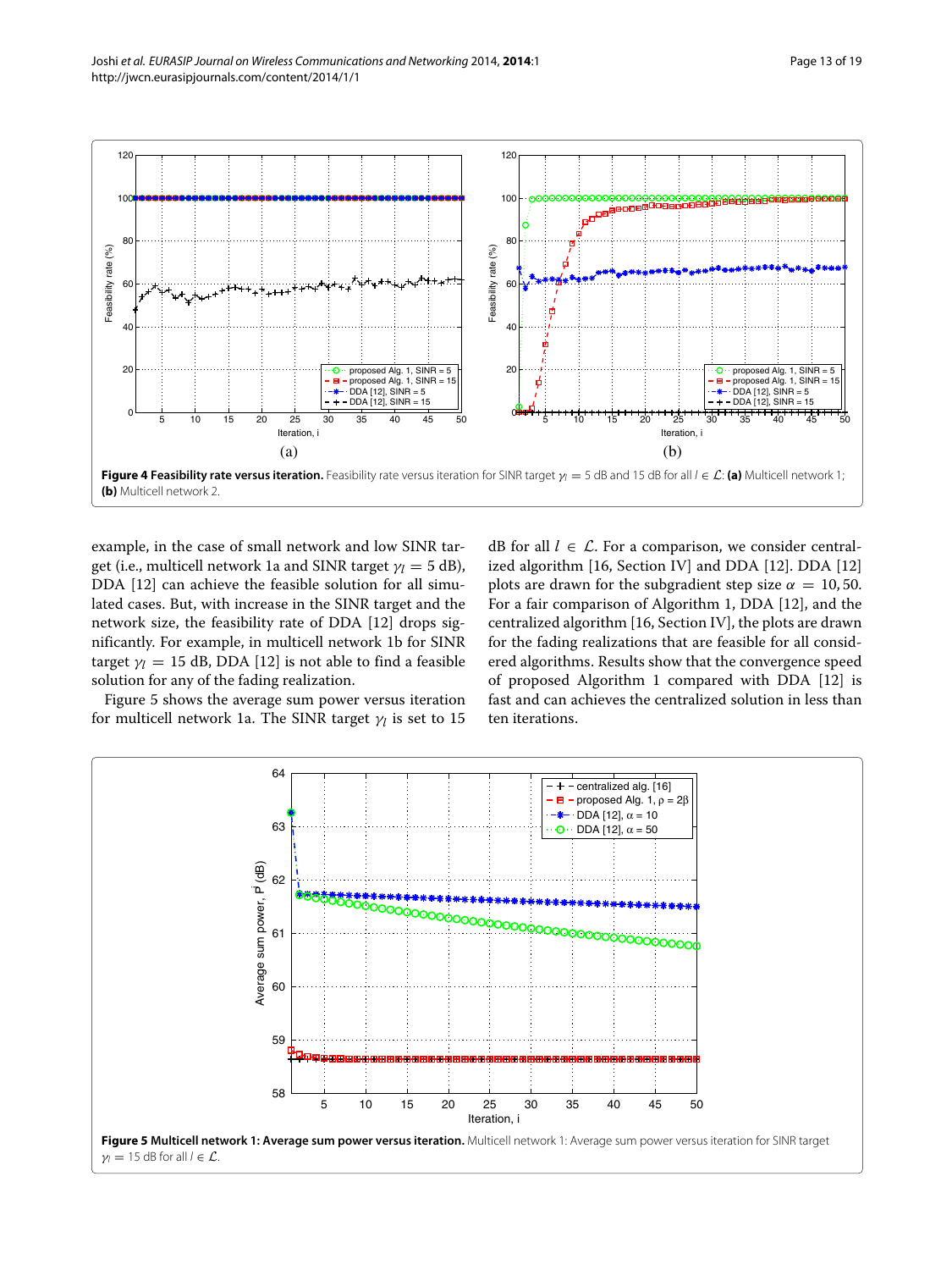

<span id="page-13-0"></span>Figure [6](#page-13-0) shows the average sum power versus SINR target for multicell network 1b. For a comparison, we consider centralized algorithm [\[16,](#page-17-6) Section IV]. To note a fair progress of the proposed algorithm for a wide SINR target values, each curve is averaged for the fading realizations that are feasible for all the SINR values. Plots are drawn for the average sum power at iteration number 10 and 50. Results show that the proposed Algorithm [1](#page-6-2) can achieve the centralized solution over the wide rage of SINR target values.

We next evaluate the performance of Algorithm [3](#page-10-1) for SINR balancing problem (P2). We, first, consider single fading realization and run the algorithm for both networks shown in Figure [1.](#page-2-0) As a benchmark, we consider centralized optimal algorithm proposed in [\[16,](#page-17-6) Section V]. In the simulation, we set  $SNR = 5$  dB, and for Algorithm [2,](#page-9-1) we set  $\epsilon = 0.1$ , and  $\alpha_n^{\max} = 2 \times 10^{0.1 \times \text{SNR}}$  for all  $n \in \mathcal{N}$ . Plots are drawn for  $\rho = 0.5, 1, 2$ .

Figure [7](#page-13-1) shows the progress of the global variable *γ* by iteration. Note that the global variable  $\gamma$  is the average of



<span id="page-13-1"></span>**(b)** Multicell network 2.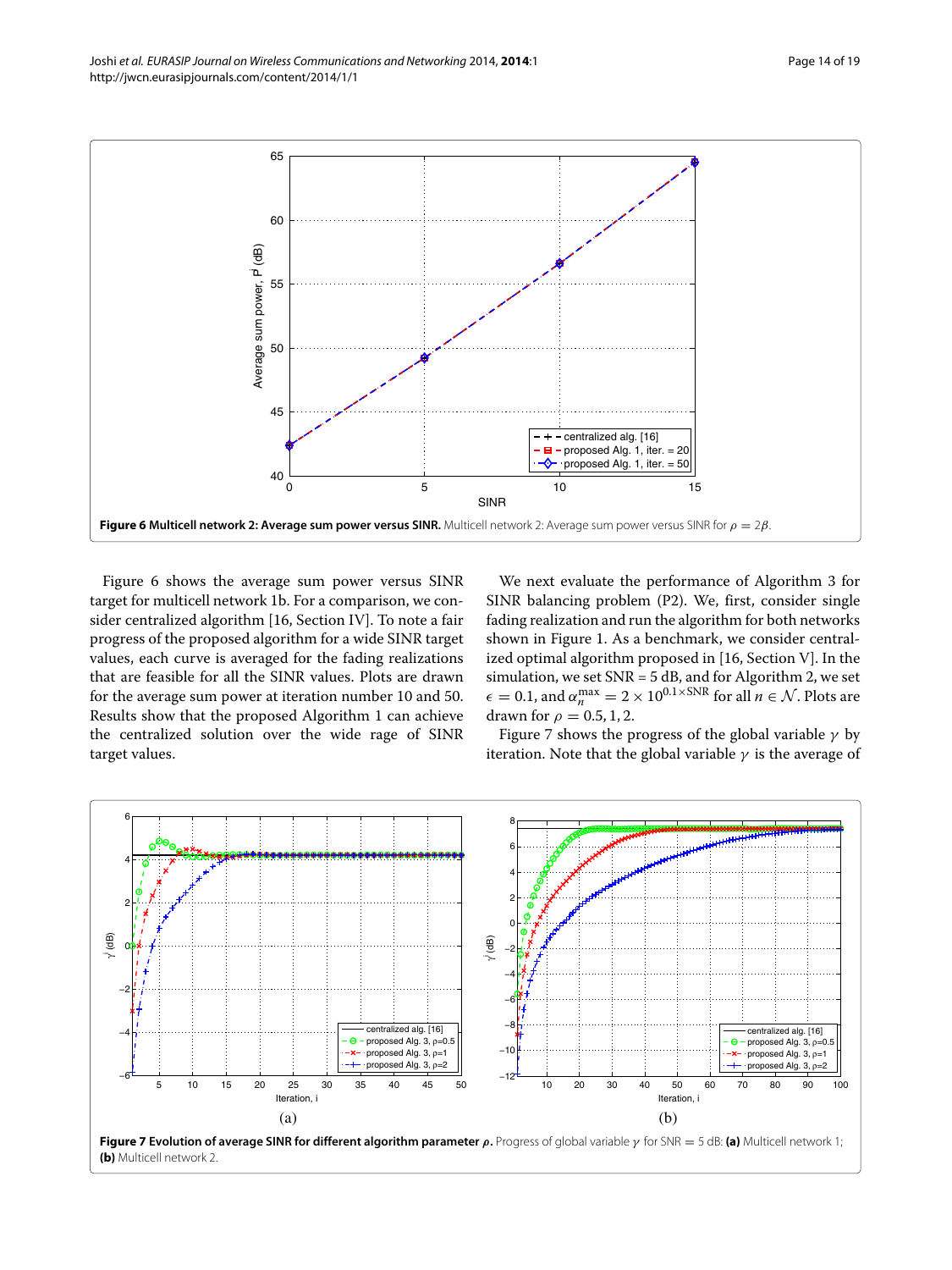

<span id="page-14-0"></span>SINR values  $\{\alpha_n\}_{n\in\mathcal{N}}$  that is obtained independently by all *N* BSs (see [\(51\)](#page-9-6)). Results show that for all considered values of *ρ*, Algorithm [3](#page-10-1) can obtain SINR *γ* that converges to the optimal centralized solution. Since *γ* is the average of the SINR values obtained independently in all *N* BSs, the intermediate values of *γ* may not be feasible for all BSs before the algorithm converges. For example, the value of *γ* for  $ρ = 0.5$  is clearly infeasible at the iteration step  $i = \{4, 5, 6, 7, 8\}$  in Figure [7a](#page-13-1). Therefore, to illustrate the convergence of feasible *γ* , we define the following metric

$$
\gamma_{\text{best}}^i = \max_{t=1,\dots,i} \{ \gamma_{\text{feas}}^t \},\tag{56}
$$

where  $\gamma_{\text{best}}^i$  is the best feasible SINR value at *i*th iteration, and  $\gamma_{\text{feas}}^t$  is the feasible SINR at *t*th iteration [\(53\)](#page-10-3). Figure [8](#page-14-0) shows the behavior of  $\gamma_{\text{best}}^i$  by iteration. Results show that Algorithm [3](#page-10-1) can obtain the feasible values of *γ* that converges to the centralized solution. For example, with  $\rho = 0.5$ , the algorithm converges to the centralized solution in just tenth iterations in Figure [8a](#page-14-0).

Figure [9](#page-14-1) shows the SINR  $\gamma^i_{\text{best}}$  for different SNR values<sup>o</sup>. Each curve is averaged over 300 fading realizations. In the simulation, penalty parameter  $\rho$  is set to 0.5. Plots are drawn for the SINR obtained at iteration number 20, 30, and 50 of Algorithm [3.](#page-10-1) Results show that the proposed

<span id="page-14-1"></span>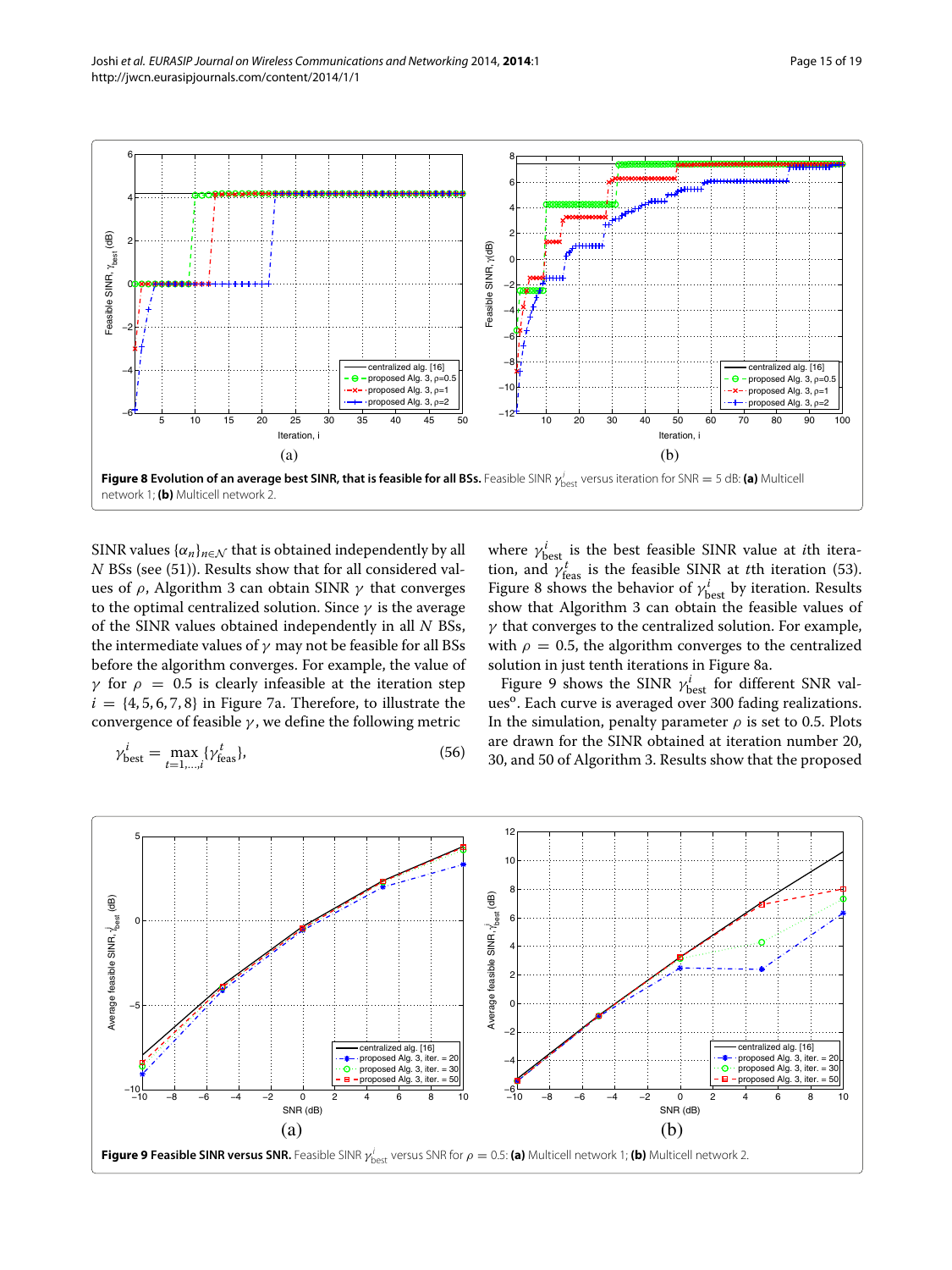Algorithm [3](#page-10-1) can achieve close to the centralized solution over the wide range of SNR values without any tuning of *ρ*.

### <span id="page-15-0"></span>**6 Conclusion**

We have provided distributed algorithms for the radio resource allocation problems in multicell downlink multiinput single-output systems. Specifically, we have considered two optimization problems: P1 - minimization of the total transmission power subject to signal-tointerference-plus-noise ratio (SINR) constraints of each user, and P2 - SINR balancing subject to total transmit power constraint of BSs. We have proposed consensusbased distributed algorithms, and the fast solution method via alternating direction method of multipliers. First, we have derived a distributed algorithm for problem P1. Then, in conjunction with the bracketing method, the algorithm is extended for problem P2. Numerical results show that the proposed distributed algorithms converge very fast to the optimal centralized solution.

#### **Endnotes**

<sup>a</sup> Similar assumptions are made, e.g., in [\[36\]](#page-18-2) in the context of arbitrary wireless networks.

<sup>b</sup> The value of  $R_{\text{int}}$  is chosen such that the power of the interference term is below the noise level, and this commonly used approximation is made to avoid unnecessary coordinations between distant BSs. The appropriate value of  $R_{\text{int}}$  can be chosen to trade off between the required backhaul signaling and the optimality of the solution. The effect of nonzero  $z_{nl}$  terms can be accurately modeled by changing the statistical characteristics of noise *nl* at rec*(l)*. However, those issues are extraneous to the main focus of the paper.

<sup>c</sup> In problem [\(4\)](#page-2-3) and [\(5\)](#page-3-5), the set  $\{z_{nl}\}_{l \in \mathcal{L}_{int}, n \in \mathcal{N}_{int}(l)}$  is a collection of *znl* for which the *l*th user is inside the interference region of BS *n*. Thus, the constrained for unconsidered out-of-cell interference term (i.e.,  $z_{nl}^2 = 0$ ) for *l*th user that is outside the interference region of BS *n* is dropped in problem [\(4\)](#page-2-3) and [\(5\)](#page-3-5).

<sup>d</sup> A more general SINR balancing problem which can set priority of users (keeping the SINR values of data stream to a fixed ratios) [\[6,](#page-17-1) Section IV-C] can be formulated. To simplify the presentation, we consider maximization of the minimum SINR. Note that the proposed decentralized method can be easily generalized to the more general problem considered in [\[6,](#page-17-1) Section IV-C].

e Note that  $\mathcal{L}_{int}(n) \subseteq \mathcal{L}(n)$ . Hence, tran $(l) = n$  for all  $l \in \mathcal{L}_{int}(n)$ .

<sup>*f*</sup> To simplify the presentation, here we have used a slight abuse of notation, i.e., we have considered that the sets in [\(12\)](#page-4-4) are ordered.

<sup>g</sup> Let  $\{u_{k,nl}\}_{k\in\{n,\text{tran}(l)\},l\in\mathcal{L}_{\text{int}},n\in\mathcal{N}_{\text{int}}(l)}$  be the dual variables associated with the equality constraints of problem [\(8\)](#page-3-4),

then by following steps [\(10\)](#page-4-1) to [\(12\)](#page-4-4), one can easily express  $\mathbf{u}_n = \{ \{u_{n,nl}\}_{l \in \mathcal{I}_{int}(n)}, \{u_{n,bl}\}_{l \in \mathcal{L}_{int}(n), b \in \mathcal{N}_{int}(l)\}, n \in \mathcal{N}.$ <br>
<sup>h</sup> Variable  $z_{nl}$  (component of  $\mathbf{z}_n$ ) couples two local

variables  $x_{n,n}$  (component of  $x_n$ ) and  $x_{\text{tran}(l),nl}$ (component of  $\mathbf{x}_{\text{tran}}(l)$ ). Hence, in step [\(19\)](#page-5-5) to update  $z_{nl}$ coordination between BS *n* and BS tran*(l)* is required.

<sup>i</sup> For convenience, we can combine the linear and quadratic terms of problem [\(21\)](#page-5-6) as  $\mathbf{u}_n^{iT}(\mathbf{x}_n - \mathbf{z}_n^i) +$  $\frac{\partial}{\partial \ln x} ||x_n - \mathbf{z}_n^i||_2^2 = \frac{\partial}{\partial \ln x} ||x_n - \mathbf{z}_n^i + \mathbf{v}_n^i||_2^2 - \frac{\partial}{\partial \ln x} ||\mathbf{v}_n^i||_2^2$ 

<sup>j</sup> Note that  $\{\mathbf{u}_n\}_{n\in\mathcal{N}}$  are the dual variables associate with the consistency constraints of problem [\(16\)](#page-5-2). By following steps [\(10\)](#page-4-1) to [\(12\)](#page-4-4), we can easily show  $\mathbf{u}_n = \left\{ \{u_{n,nl}\}_{l \in \mathcal{I}_{\text{int}}(n)}, \right.$  $\{u_{n,bl}\}_{l \in \mathcal{L}_{int}(n),b \in \mathcal{N}_{int}(l)}\}$ 

 $\bf{r}$  Note that [\(20\)](#page-5-4) in the components of  $\bf{u}_n$ ,  $\bf{x}_n$ , and  $\bf{z}_n$ can be expressed as  $u_{k,nl}^{i+1} = u_{k,nl}^{\overline{i}} + \rho (x_{k,nl}^{i+1} - z_{nl}^{i+1})$  for all  $k \in \{n, \text{tran}(l)\}, l \in \mathcal{L}_{\text{int}}, n \in \mathcal{N}_{\text{int}}(l).$ <sup>1</sup> In ADMM algorithm, standard stopping criteria is to

check primal and dual residuals [\[21\]](#page-17-14). However, it is often the case that ADMM can produce acceptable results of practical use within a few tens of iteration [\[21\]](#page-17-14). As, finite number of iteration is more favorable for practical implementation, we adopt fixed number of iteration to stop the algorithm.

<sup>m</sup> For convenience we can combine the terms in problem [\(40\)](#page-8-3) as a)  $\mathbf{u}_n^{iT}(\mathbf{x}_n - \mathbf{z}_n^i) + \frac{\rho}{2} ||\mathbf{x}_n - \mathbf{z}_n^i||_2^2$ problem (40) as a)  $\mathbf{u}_n^{i}( \mathbf{x}_n - \mathbf{z}_n^i) + \frac{1}{2} \|\mathbf{x}_n - \mathbf{z}_n^i\|_2^2 =$ <br> $\theta \| \mathbf{x}_n - \mathbf{z}_n^i \|_2^2$   $\theta \| \mathbf{x}^i \|_2^2$  and b)  $\mathbf{u}^i ( \alpha - \mathbf{x}^i) \|_2^2$  $\frac{\beta}{2} \|\mathbf{x}_n - \mathbf{z}_n^i + \mathbf{v}_n^i\|_2^2 - \frac{\rho}{2} \|\mathbf{v}_n^i\|_2^2$  and b)  $v_n^i (\alpha_n - \gamma^i) +$ <br>  $\frac{\beta}{2} (\alpha_n - \gamma^i)^2 = \frac{\rho}{2} (\alpha_n - \gamma^i + \lambda_n^i)^2 - \frac{\rho}{2} (\lambda_n^i)^2$ .<br>
" In ADMM algorithm, standard stopping criteria is to

check primal and dual residuals [\[21\]](#page-17-14). However, it is often the case that ADMM can produce acceptable results of practical use within a few tens of iteration [\[21\]](#page-17-14). As, finite number of iteration is favorable for practical implementation, we adopt fixed number of iteration to stop the algorithm.

<sup>o</sup> For fixed radius *R*<sub>BS</sub> in Figure [1,](#page-2-0) different SNRs (i.e., different SNR( $R_{BS}$ )) are obtained by changing  $\frac{p_0^{\text{max}}}{q^2}$  in [\(54\)](#page-11-1).

<sup>p</sup>The interval  $[0, \alpha_n^{\max}]$  denotes the range of feasible  $\alpha_n$ for problem [\(46\)](#page-9-0).

# **Appendices**

#### <span id="page-15-1"></span>**Appendix 1**

In this appendix, we propose the bracketing method [\[30](#page-17-23)[,31\]](#page-17-24) to solve problem [\(44\)](#page-8-6). Let us start by combining the second (linear) and third (quadratic) terms of [\(45\)](#page-8-7) as

<span id="page-15-2"></span>
$$
p(\alpha_n) = \tilde{p}(\alpha_n) + \frac{\rho}{2} \left( \alpha_n - \gamma^i + \lambda_n^i - \frac{1}{\rho N} \right)^2
$$
  
- 
$$
\frac{1}{N} \left( \gamma^i - \lambda_n^i + \frac{1}{2} \right).
$$
 (57)

Without loss of generality, let us drop the constant term of [\(57\)](#page-15-2) and simplify it as

$$
p(\alpha_n) = \tilde{p}(\alpha_n) + \frac{\rho}{2}(\alpha_n - \theta)^2,
$$
\n(58)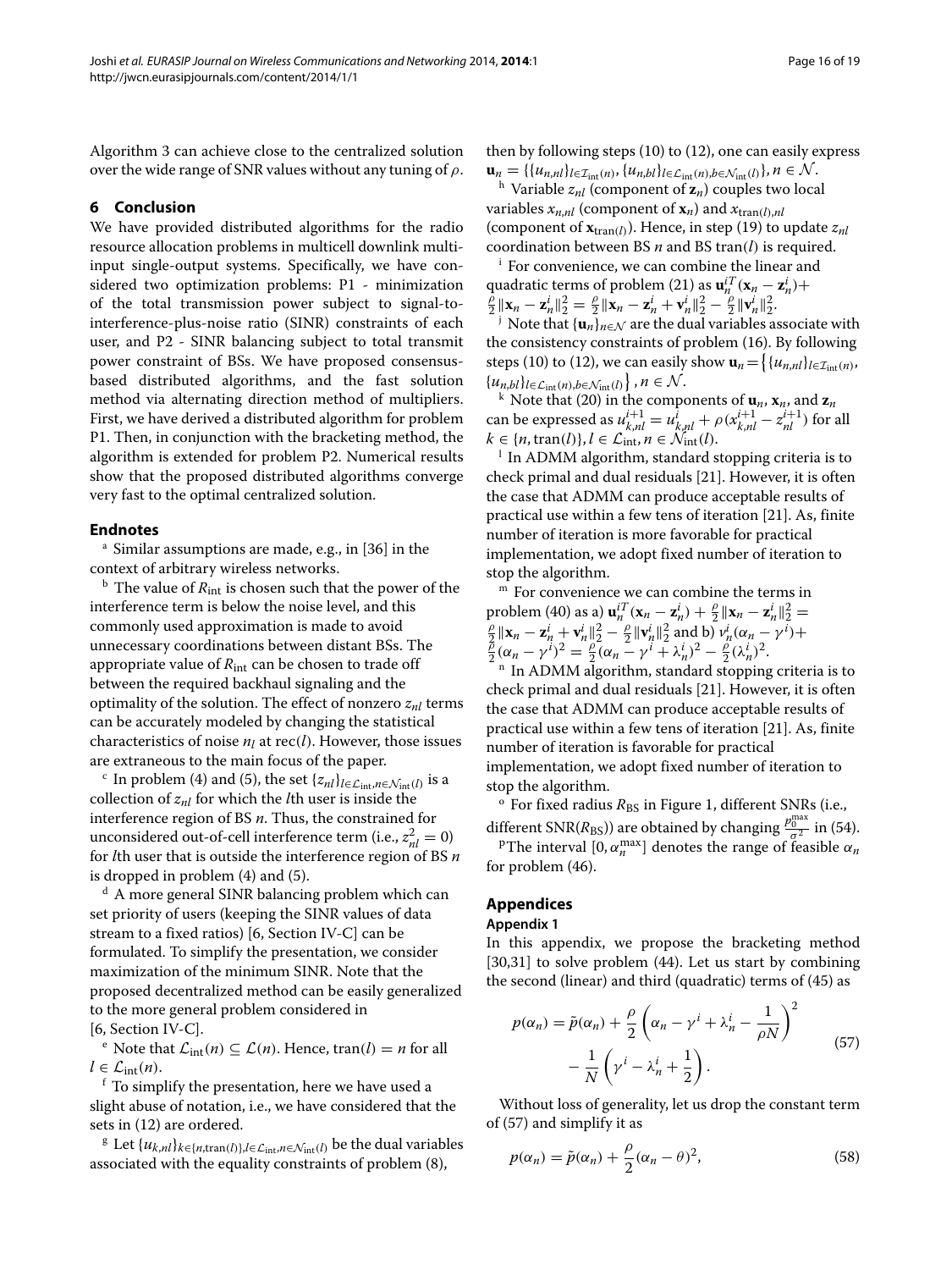where  $\theta = \gamma^i - \lambda_n^i + \frac{1}{\rho N}$ .

Note that the optimal value  $\tilde{p}(\alpha_n)$  is nondecreasing function of  $\alpha_n \in [0, \alpha_n^{\max}]^p$ . To see that, let  $\mathcal{P}_i$  and  $\mathcal{P}_j$  be the feasible set of problem [\(46\)](#page-9-0) for  $\alpha_n = \alpha_n^i$  and  $\alpha_n =$ *α<sup>j</sup>*, respectively. If  $α'$ <sup>*n*</sup>  $\geq α'$ <sup>*n*</sup>, then it is easy to see that  $\mathcal{P}_j \subseteq \mathcal{P}_i$ . Hence, the optimal value  $\tilde{p}(\alpha_n^j) \geq \tilde{p}(\alpha_n^j)$  for all  $\alpha_n^j \ge \alpha_n^i$  and  $\alpha_n^i, \alpha_n^j \in [0, \alpha_n^{\max}]$ . Furthermore, there exists a partition of  $[0, \alpha_n^{\max}]$  as  $[0, \phi] \cup [\phi, \alpha_n^{\max}]$  such that

$$
\tilde{p}(\alpha_n) = c, \quad \alpha_n \in [0, \phi], \tag{59}
$$

where *c* is the optimal solution of problem [\(46\)](#page-9-0) for  $\alpha_n = 0$ .

Next, we propose to use bracketing method [\[30,](#page-17-23)[31\]](#page-17-24) to find the infimum of function  $p(\alpha_n)$  on the interval  $\alpha_n \in$ [ $0, \alpha_n^{\text{max}}$ ]. First, in Lemma [1,](#page-16-1) we show that the function  $p(\alpha_n)$  is a unimodal function on the interval  $\alpha_n \in [0, \alpha_n^{\max}]$ for the condition: C)  $\theta \leq \phi$ .

<span id="page-16-1"></span>**Lemma 1.** *The function*  $p(\alpha_n)$ *,* 

$$
p(\alpha_n) = \tilde{p}(\alpha_n) + \frac{\rho}{2}(\alpha_n - \theta)^2, \qquad (60)
$$

*is a unimodal function on the interval*  $\alpha_n \in [0, \alpha_n^{\max}]$  *for the condition C.*

#### **Proof:**

- 1. For the case  $\theta$  < 0, the proof is trivial, since  $p(\alpha_n)$  is a sum of two increasing functions on the interval  $\alpha_n \in [0, \alpha_n^{\max}].$
- 2. For the case  $\theta > 0$ , let us partition  $[0, \alpha_n^{\max}]$  as  $[0, \theta] \cup [\theta, \alpha_n^{\max}]$ . On the interval  $\alpha_n \in [0, \theta]$ , the function  $\tilde{p}(\alpha_n)$  takes a constant value *c*. On the interval  $\alpha_n \in [\theta, \alpha_n^{\max}]$ , the function  $\tilde{p}(\alpha_n)$  is a nondecreasing function. Hence, the function  $p(\alpha_n)$ is a sum of affine and convex functions on the interval  $[0, \theta]$ , and a sum of nondecreasing and increasing functions on the interval  $[\theta, \alpha_n^{\max}]$ . Thus, the function  $p(\alpha_n)$  is a unimodal function.  $\Box$

Lemma [1](#page-16-1) implies that for the condition C (i.e.,  $\theta$  < *φ*), the infimum of the function  $p(\alpha_n)$  can be obtained optimally by using bracketing method [\[30](#page-17-23)[,31\]](#page-17-24).

For the case condition C is not satisfied (i.e.,  $\phi \leq \theta$ ), let us partition  $[0, \alpha_n^{\max}]$  as  $[0, \phi] \cup [\phi, \theta] \cup [\theta, \alpha_n^{\max}]$ . On the interval  $\alpha_n \in [0, \phi]$ , the function  $p(\alpha_n)$  is a decreasing function (since  $\tilde{p}(\alpha_n)$  takes a constant value *c*, and  $(\alpha_n - \theta)^2$  is a decreasing function). On the interval  $\alpha_n \in$  $[\theta, \alpha_n^{\text{max}}]$ , the function  $p(\alpha_n)$  is an increasing function (since  $\tilde{p}(\alpha_n)$  is nondecreasing function and  $(\alpha_n - \theta)^2$  is increasing function). On the interval  $\alpha_n \in [\phi, \theta]$ , analytically expressing the curvature of  $p(\alpha_n)$  is difficult, since the curvature of function  $\tilde{p}(\alpha_n)$  depends on the numerical parameters. This implies that for the case  $\phi \leq \theta$ , the infimum of the function  $p(\alpha_n)$  lies on the interval  $[\phi, \theta]$ , i.e.,

<span id="page-16-2"></span>
$$
\arg\min_{\alpha_n \in [0,\alpha_n^{\max}]} p(\alpha_n) \in [\phi,\theta]. \tag{61}
$$

Thus in the case  $\phi \leq \theta$  (i.e., if condition C is not satisfied), the solution of problem [\(61\)](#page-16-2) obtained by using bracketing method [\[30,](#page-17-23)[31\]](#page-17-24) lies at most  $(\theta - \phi)$  away from the optimal solution. However, in all of our numerical simulations, we have always noted that the function  $p(\alpha_n)$  is a unimodal function. In that case, problem [\(61\)](#page-16-2) is solved optimally by bracketing method [\[30,](#page-17-23)[31\]](#page-17-24). Moreover, the convergence of the proposed Algorithm [3](#page-10-1) (see numerical example, Section [5\)](#page-10-0) to the centralized solution shows that bracketing method can be used to solve problem [\(44\)](#page-8-6).

### <span id="page-16-0"></span>**Appendix 2**

The ADMM method is guaranteed to converge for all values of its penalty parameter  $\rho$  [\[21\]](#page-17-14). However, the rate of convergence of ADMM algorithm is sensitive to the choice of the penalty parameter *ρ*. In practice, the ADMM penalty parameter *ρ* is either tuned empirically for each specific application, or set equal to 1 by normalizing the problem data set [\[21,](#page-17-14) Chapter 11]. Note that in Algorithm [1,](#page-6-2) to solve the local variable update [\(22\)](#page-5-7), we can normalize the problem data (i.e., sum power  $(\sum_{l \in \mathcal{L}(n)} ||\mathbf{m}_l||_2^2)$  by normalizing factor  $\beta_n > 0$  and set  $\rho = 1$ , which is equivalent to set  $\rho = \beta_n$  in Algorithm [1,](#page-6-2) if the problem data (i.e., sum power  $(\sum_{l \in \mathcal{L}(n)} ||\mathbf{m}_l||_2^2)$ ) is not normalized. To elaborate further, let us express equivalently the local variable update [\(22\)](#page-5-7) as

<span id="page-16-3"></span>minimize 
$$
\frac{1}{\beta_n} \left( \sum_{l \in \mathcal{L}(n)} ||\mathbf{m}_l||_2^2 \right) + \frac{\rho}{2} ||\mathbf{x}_n - \mathbf{z}_n^i + \mathbf{v}_n^i||_2^2
$$
  
\nsubject to  
\n
$$
\begin{bmatrix}\n\sqrt{1 + \frac{1}{\gamma_l}} \mathbf{h}_{ll}^H \mathbf{m}_l \\
\mathbf{M}_n^H \mathbf{h}_{ll} \\
\tilde{\mathbf{x}}_l\n\end{bmatrix} \succeq \text{soc } 0, \quad l \in \mathcal{L}(n)
$$
\n
$$
\begin{bmatrix}\n\mathbf{x}_{n,nl} \\
\mathbf{M}_n^H \mathbf{h}_{jl}\n\end{bmatrix} \succeq \text{soc } 0, \quad l \in \mathcal{I}_{\text{int}}(n)
$$
\n(62)

with variables  $M_n = [m_l]_{l \in \mathcal{L}(n)}$  and  $x_n$ , where  $\beta_n > 0$ is the normalizing factor,  $\tilde{\mathbf{x}}_l = \{x_{n,bl}\}_{b \in \mathcal{N}_{int}(l)}$  is a subset of  $\mathbf{x}_n$  (see [\(12\)](#page-4-4)), the matrix  $\mathbf{h}_{il}$  in the second set of constraints denotes the channel from BS *n* to link *l* (i.e., the index *j* in the third set of constraints denotes an arbitrary link in  $\mathcal{L}(n)$ , and the notation  $\geq$ <sub>SOC</sub> denotes the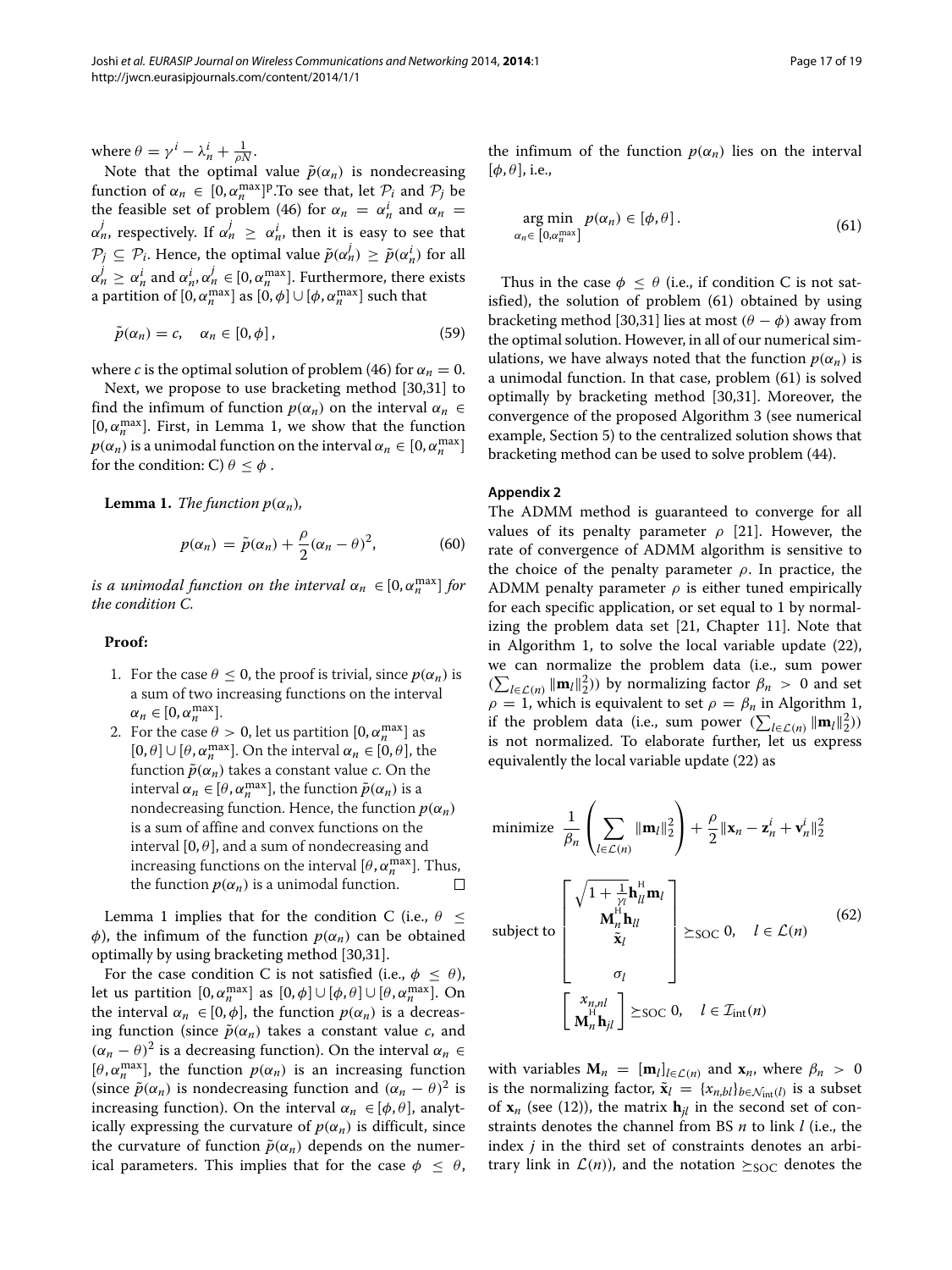generalized inequalities with respect to the second-order cone [\[16,](#page-17-6)[19\]](#page-17-12).

 $\sum_{l \in \mathcal{L}(n)} ||\mathbf{m}_l^{\star}||_2^2$ . However, before the convergence of For problem [\(62\)](#page-16-3), the optimal choice of  $\beta_n$  is Algorithm [1,](#page-6-2) we do not have optimal beamformers (i.e.,  ${\bf m}_l^{\star}$  $\}$  $l \in \mathcal{L}(n)$ . Thus, in our simulation, to estimate  $\beta_n$ , we ignore the interference and noise terms and find beamforming vector  $\tilde{\mathbf{m}}_l$  that achieves the required SINR threshold *γl*, which can be expressed as

$$
\tilde{\mathbf{m}}_l = \left(10^{0.1 \times \gamma_l}\right) / \|\mathbf{h}_{ll}\|_2^2, \quad l \in \mathcal{L}(n).
$$

Hence, the normalizing factor  $\beta_n$  for problem [\(62\)](#page-16-3) can be written as

$$
\beta_n = \sum_{l \in \mathcal{L}(n)} \tilde{\mathbf{m}}_l
$$
  
= 
$$
\sum_{l \in \mathcal{L}(n)} (10^{0.1 \times \gamma_l}) / ||\mathbf{h}_{ll}||_2^2.
$$

Furthermore, we find  $\beta = \max_{n \in \mathcal{N}} {\{\beta_n\}}$ , and set  $\rho = \beta$  for Algorithm [1.](#page-6-2)

# **Competing interests**

The authors declare that they have no competing interests.

#### **Acknowledgements**

This research was supported by the Finnish Funding Agency for Technology and Innovation (Tekes), Nokia Solutions and Networks, Anite Telecoms, Renesas Mobile Europe, and Elektrobit.

#### Received: 14 April 2013 Accepted: 16 December 2013 Published: 4 January 2014

#### **References**

- <span id="page-17-0"></span>1. M Bengtsson, B Ottersten, Optimal Downlink Beamforming Using Semidefinite Optimization, in Proceedings of the Annual Allerton Conference on Communications, Control, and Computing, (Urbana-Champaign IL, 1999), pp. 987–996
- 2. F Rashid-Farrokhi, KJR Liu, L Tassiulas, Transmit beamforming and power control for cellular wireless systems. IEEE J. Select. Areas Commun. **16**(8), 1437–1450 (1998)
- 3. E Visotsky, U Madhow, vol. 1, Optimum Beamforming Using Transmit Antenna Arrays, in Proceedings of the IEEE Vehicular Technology Conference, (Houston, TX, 1999), pp. 851–856
- 4. Q Shi, M Razaviyayn, M Hong, ZQ Luo, SINR constrained beamforming for a MIMO multi-user downlink system, in Proceedings of the Annual Asilomar Conference on Signals, Systems and Computers, (Pacific Grove, CA, 2012), pp. 1991–1995
- 5. KK Wong, G Zheng, TS Ng, vol. 1, Convergence analysis of downlink MIMO antenna systems using second-order cone programming, in Proceedings of the IEEE Vehicular Technology Conference, (Dallas, 2005), pp. 492–496
- <span id="page-17-1"></span>6. M Codreanu, A Tölli, M Juntti, M Latva-aho, Joint design of Tx-Rx beamformers in MIMO Downlink channel. IEEE Trans. Signal Process. **55**(9), 4639–4655 (2007)
- <span id="page-17-2"></span>7. M Schubert, H Boche, Solution of the Multiuser downlink beamforming problem with individual SINR constraints. IEEE Trans. Vehic. Technol. **53**, 18–28 (2004)
- 8. H Boche, M Schubert, Optimal multi-user interference balancing using transmit beamforming. Wireless Pers. Commun., Kluwer Acad. Publishers. **26**(4), 305–324 (2003)
- M Schubert, H Boche, Comparison of  $\ell_{\infty}$ -norm and  $\ell_1$ -norm optimization criteria for SIR-balanced multi-user beamforming. Elsevier Signal Process. **84**(2), 367–378 (2004)
- <span id="page-17-3"></span>10. A Tolli, M Codreanu, M Juntti, Minimum SINR maximization for multiuser MIMO downlink with per BS power constraints, in Proceedings of the IEEE Global Telecommunication Conference, (Kowloon, 2007), pp. 1144–1149
- <span id="page-17-4"></span>11. HDW Yu, Coordinated beamforming for the multicell multi-antenna wireless system. IEEE Trans. Wireless Commun. **9**(5), 1748–1759 (2010)
- <span id="page-17-7"></span>12. A Tölli, H Pennanen, P Komulainen, Decentralized minimum power multi-cell beamforming with limited backhaul signaling. IEEE Trans. Wireless Commun. **10**(2), 570–580 (2011)
- <span id="page-17-8"></span>13. H Pennanen, A Tolli, A Latva-ahom, Decentralized coordinated downlink beamforming via primal decomposition. IEEE Signal Process. Lett. **18**(11), 647–650 (2011)
- <span id="page-17-11"></span>14. D Nguyen, T Le-Ngoc, Multiuser downlink beamforming in multicell wireless systems: a game theoretical approach. IEEE Trans. Signal Process. **59**(7), 3326–3338 (2011)
- <span id="page-17-5"></span>15. C Shen, T Chang, K Wang, Z Qiu, C Chi, Distributed robust multicell coordinated beamforming with imperfect CSI: an ADMM approach. IEEE Trans. Signal Process. **60**(6), 2988–3003 (2012)
- <span id="page-17-6"></span>16. A Wiesel, YC Eldar, S Shamai, Linear precoding via conic optimization for fixed MIMO receivers. IEEE Trans. Signal Proc. **54**, 161–176 (2006)
- <span id="page-17-9"></span>17. S Boyd, L Xiao, A Mutapcic, J Mattingley, Notes on decomposition methods: course reader for convex optimization II, Stanford 2007. [[Online]. Available: [http://www.stanford.edu/class/ee364b/notes/](http://www.stanford.edu/class/ee364b/notes/decomposition_notes.pdf) [decomposition\\_notes.pdf\]](http://www.stanford.edu/class/ee364b/notes/decomposition_notes.pdf). Accessed 01 March 2012
- <span id="page-17-10"></span>18. S Boyd, Subgradient methods 2007. [[Online]. Available: [http://www.](http://www.stanford.edu/class/ee364b/lectures/subgrad_method_slides.pdf) [stanford.edu/class/ee364b/lectures/subgrad\\_method\\_slides.pdf\]](http://www.stanford.edu/class/ee364b/lectures/subgrad_method_slides.pdf). Accessed 01 March 2012
- <span id="page-17-12"></span>19. S Boyd, L Vandenberghe, Convex optimization (Cambridge University Press, Cambridge, 2004)
- <span id="page-17-13"></span>20. Y Huang, G Zheng, M Bengtsson, KK Wong, L Yang, B Ottersten, Distributed multicell beamforming with limited intercell coordination. IEEE Trans. Signal Process. **59**(2), 728–738 (2011)
- <span id="page-17-14"></span>21. S Boyd, N Parikh, E Chu, B Peleato, J Eckstein, Distributed optimization and statistical learning via the alternating direction method of multipliers. Foundations Trends Mach. Learn. **3**, 1–122 (2010)
- <span id="page-17-15"></span>22. J Yang, Y Zhang, Alternating direction algorithms for  $\ell_1$ -problems in compressive sensing. SIAM J. Sci. Comput. **33**, 250–278 (2011)
- <span id="page-17-16"></span>23. M Figueiredo, J Bioucas-Dias, Restoration of poissonian images using alternating direction optimization. IEEE Trans. Image Process. **19**(12), 3133–3145 (2010)
- <span id="page-17-17"></span>24. I Schizas, A Ribeiro, G Giannakis, Consensus in ad hoc WSNs with noisy links-part I: distributed estimation of deterministic signals. IEEE Trans. Signal Process. **56**, 350–364 (2008)
- <span id="page-17-18"></span>25. M Leinonen, M Codreanu, M Juntti, Distributed consensus based joint resource and routing optimization in wireless sensor networks, in Proceedings of the Annual Asilomar Conference on Signals, Systems and Computers, (Pacific Grove, CA, 2012)
- <span id="page-17-19"></span>26. B He, X Yuan, On the *O(*1*/n)* convergence rate of the Douglas-Rachford alternating direction method. SIAM J. Numerical Anal. **50**(2), 700–709 (2012)
- <span id="page-17-20"></span>27. J Mota, J Xavier, P Aguiar, M Puschel, Distributed ADMM for model predictive control and congestion control, in Proceedings of the IEEE International Conference on Decision and Control, (Maui, HI, 2012), pp. 5110–5115
- <span id="page-17-21"></span>28. W Deng, W Yin, On the global and linear convergence of the generalized alternating direction method of multipliers, in Rice CAAM tech report TR12-14 (2012)
- <span id="page-17-22"></span>29. M Hong, ZQ Luo, On the linear convergence of the alternating direction method of multipliers, in arXiv preprint arXiv:1208.3922, (2012)
- <span id="page-17-23"></span>30. JH Mathews, KK Fink, Numerical Methods Using Matlab, 4th edn (Prentice-Hall Inc., Upper Saddle River, 2004)
- <span id="page-17-24"></span>31. W Cheney, D Kincaid, Numerical Mathematics and Computing, 4th edn (International Thomson Publishing, Stamford, 1998)
- <span id="page-17-25"></span>32. S Joshi, M Codreanu, M Latva-Aho, Distributed resource allocation for MISO downlink systems via the alternating direction method of multipliers, in Proceedings of the Annual Asilomar Conference on Signals, Systems and Computers, (Pacific Grove, CA, 2012), pp. 488–493
- <span id="page-17-26"></span>33. DP Bertsekas, Constrained Optimization and Lagrange Multiplier Methods (Academic Press, Waltham, 1982)